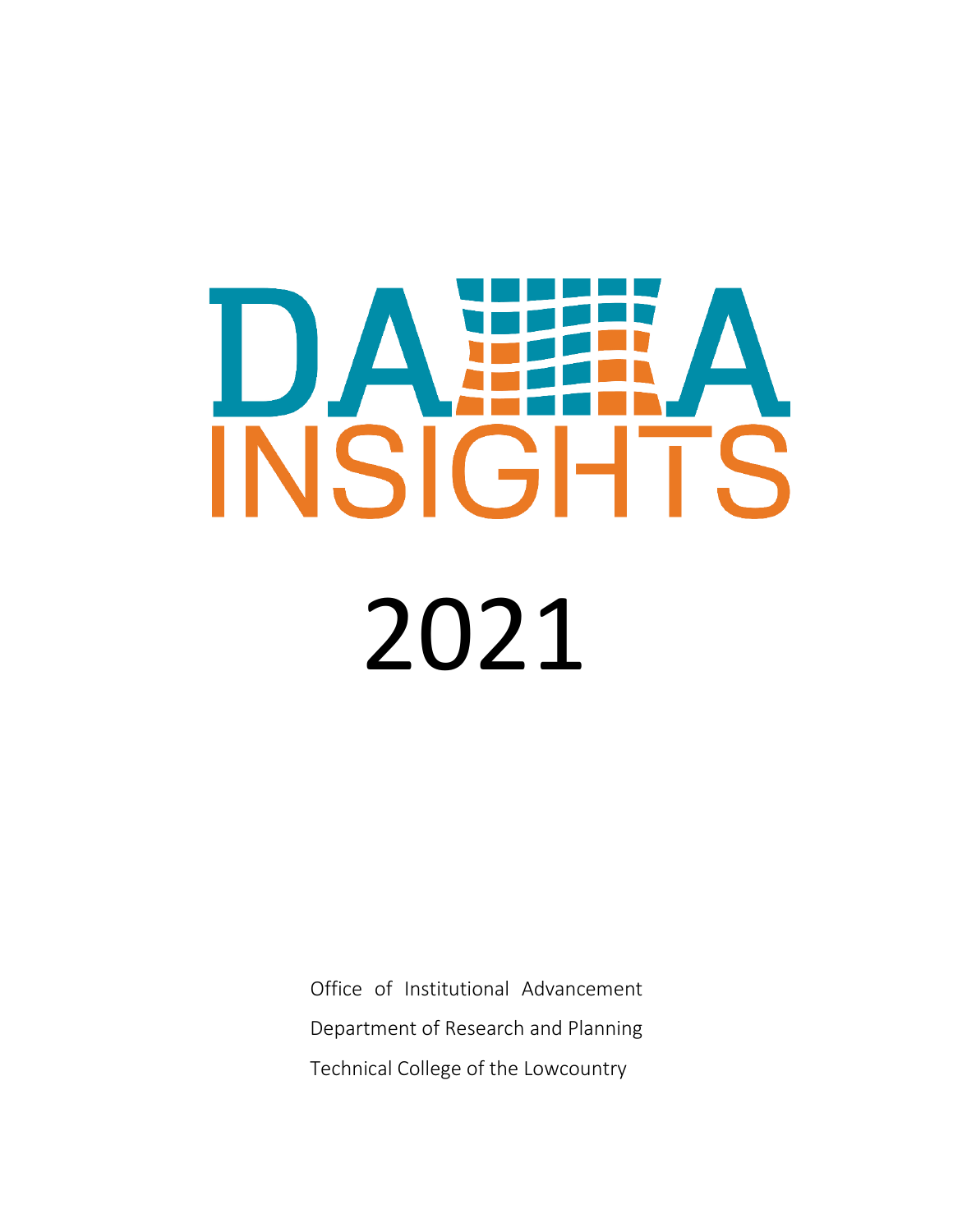## **Contents**

| 1.                                                                                                   |
|------------------------------------------------------------------------------------------------------|
| 1.1 Undergraduates: Total College Applications for Admission Unduplicated Headcount by Fall Semester |
|                                                                                                      |
| 1.2 Undergraduates: Applications for Admission Headcount by Division by Fall Semester 5              |
| 1.3 Undergraduates: Applications for Admission Unduplicated Headcount by Mission County by Fall      |
| 1.4 Undergraduates: Applications for Admission Unduplicated Headcount by Northern and Southern       |
| 1.5 Undergraduates: Applications for Admission: Percentages of Unduplicated Headcount by Gender and  |
|                                                                                                      |
|                                                                                                      |
| 1.8 Undergraduate Enrollment Unduplicated Headcount by Mission County by Fall Semester EXCLUDING     |
| 1.9 Undergraduate: Enrollment DUAL ENROLLED ONLY Unduplicated Headcount by Mission County by         |
| 1.10 Undergraduate: Unduplicated Headcount Enrollment by Northern and Southern Beaufort County       |
| 1.11 Undergraduate: Enrollment Overview Unduplicated Headcount by FallSemester 9                     |
| 1.12 Enrollment Breakout: New High School Graduate College Enrollment by High School by Fall         |
| 1.13 Enrollment Breakout: Active Military, Veteran and Dependents by Fall Semester  10               |
| 1.14 Students Enrolled in Developmental and/or Remedial Education Unduplicated Head Count by Fall    |
| 1.15 Unduplicated Head Count Enrollment in Online Courses by Academic Year (includes Zoom) 11        |
| 11.16 Enrollment Percent Unduplicated Headcount by Gender and Ethnicity by Fall Semester  11         |
|                                                                                                      |
|                                                                                                      |
|                                                                                                      |
|                                                                                                      |
|                                                                                                      |
|                                                                                                      |
|                                                                                                      |
| 2.1 Applications for Admission Allied Health Sciences Pre-Majors Unduplicated by Program or          |
| 2.2 Enrollment Allied Health Sciences by Fall Semester, Pre-Major and Major, Program/Department 14   |
| 2.3 Retention Rate Allied Health Sciences Pre-Major and Major by Program or Department 14            |
| 2.4 Persistence Rate Allied Health Sciences for Pre-Major and Major by Program or Department 15      |
|                                                                                                      |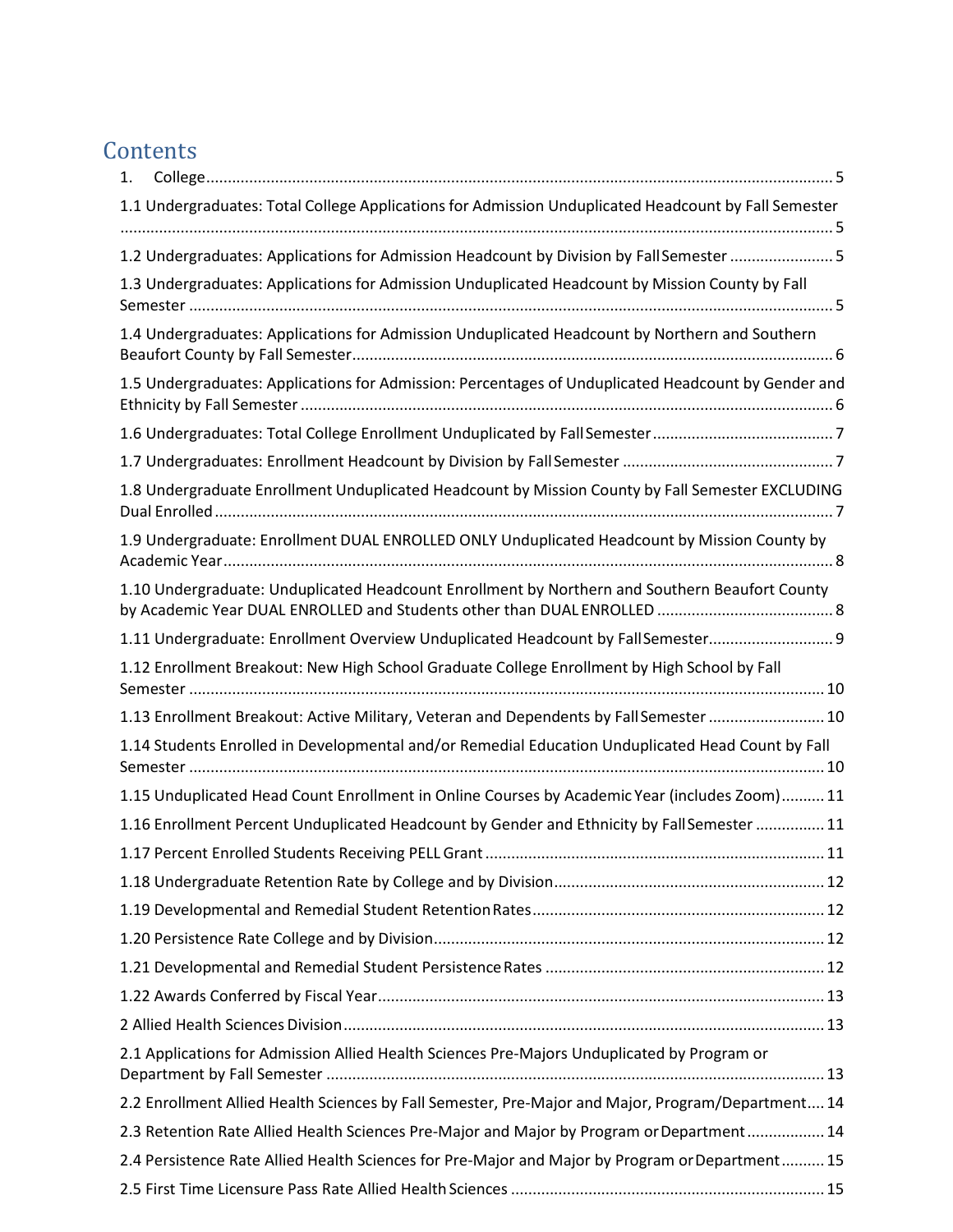| 2.6 Awards Conferred Allied Health Sciences by Program or Department by Fiscal Year  16              |  |
|------------------------------------------------------------------------------------------------------|--|
|                                                                                                      |  |
| 3.1 Applications for Admission Arts and Sciences by Department and Program by FallSemester  16       |  |
|                                                                                                      |  |
|                                                                                                      |  |
|                                                                                                      |  |
| 3.5 Awards Conferred Arts and Sciences by Program and Department by Fiscal Year 17                   |  |
|                                                                                                      |  |
| 4.1 Applications for Admission Business Technology by Department by FallSemester 17                  |  |
| 4.2 Enrollment Business Technology by Program and Department by Fall Semester  17                    |  |
|                                                                                                      |  |
|                                                                                                      |  |
| 4.5 Awards Conferred Business Technology by Program and Department by Fiscal Year 18                 |  |
|                                                                                                      |  |
|                                                                                                      |  |
|                                                                                                      |  |
|                                                                                                      |  |
|                                                                                                      |  |
| 5.5 Awards Conferred Culinary Arts and Hospitality Management Department  19                         |  |
|                                                                                                      |  |
| 6.1 Applications for Admission Industrial Technology by Department by Fall Semester  20              |  |
| 6.2 Enrollment Industrial Technology by Program and Department by FallSemester 20                    |  |
|                                                                                                      |  |
|                                                                                                      |  |
| 6.5 Awards Conferred Industrial Technology by Program and Department by Fiscal Year  21              |  |
|                                                                                                      |  |
|                                                                                                      |  |
| 7.1 Dual Enrollment by District and High School: Unduplicated Head Count Trends by Academic Years 21 |  |
| 7.2 Dual Enrollment of Northern and Southern Beaufort County High Schools: Unduplicated Head Count   |  |
|                                                                                                      |  |
|                                                                                                      |  |
|                                                                                                      |  |
|                                                                                                      |  |
| 9.2 Employee Race and Gender Trends: Actual "Permanent" Workforce on September 30  23                |  |
|                                                                                                      |  |
|                                                                                                      |  |
|                                                                                                      |  |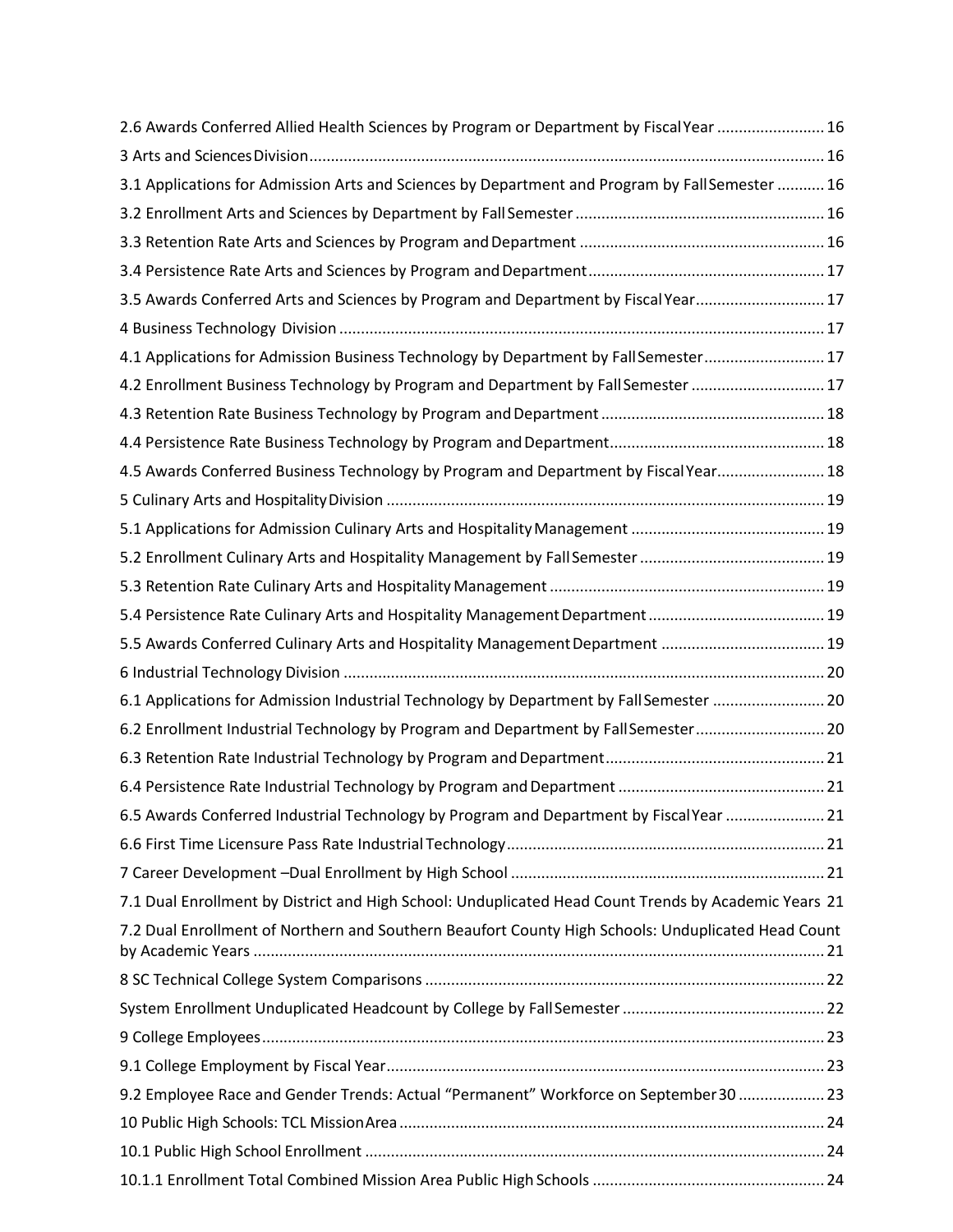| 10.1.3 Colleton County School District Public High School Enrollment: Colleton County High School 24     |
|----------------------------------------------------------------------------------------------------------|
|                                                                                                          |
| 10.1.5 Jasper County School District Public High School Enrollment: Ridgeland-Hardeeville High School 24 |
|                                                                                                          |
|                                                                                                          |
|                                                                                                          |
| 10.2.3 Colleton County School District Public High School Graduates: Colleton County High School 25      |
|                                                                                                          |
| 10.2.5 Jasper County School District Public High School Graduates: Ridgeland-Hardeeville High School. 25 |
|                                                                                                          |
|                                                                                                          |
|                                                                                                          |
|                                                                                                          |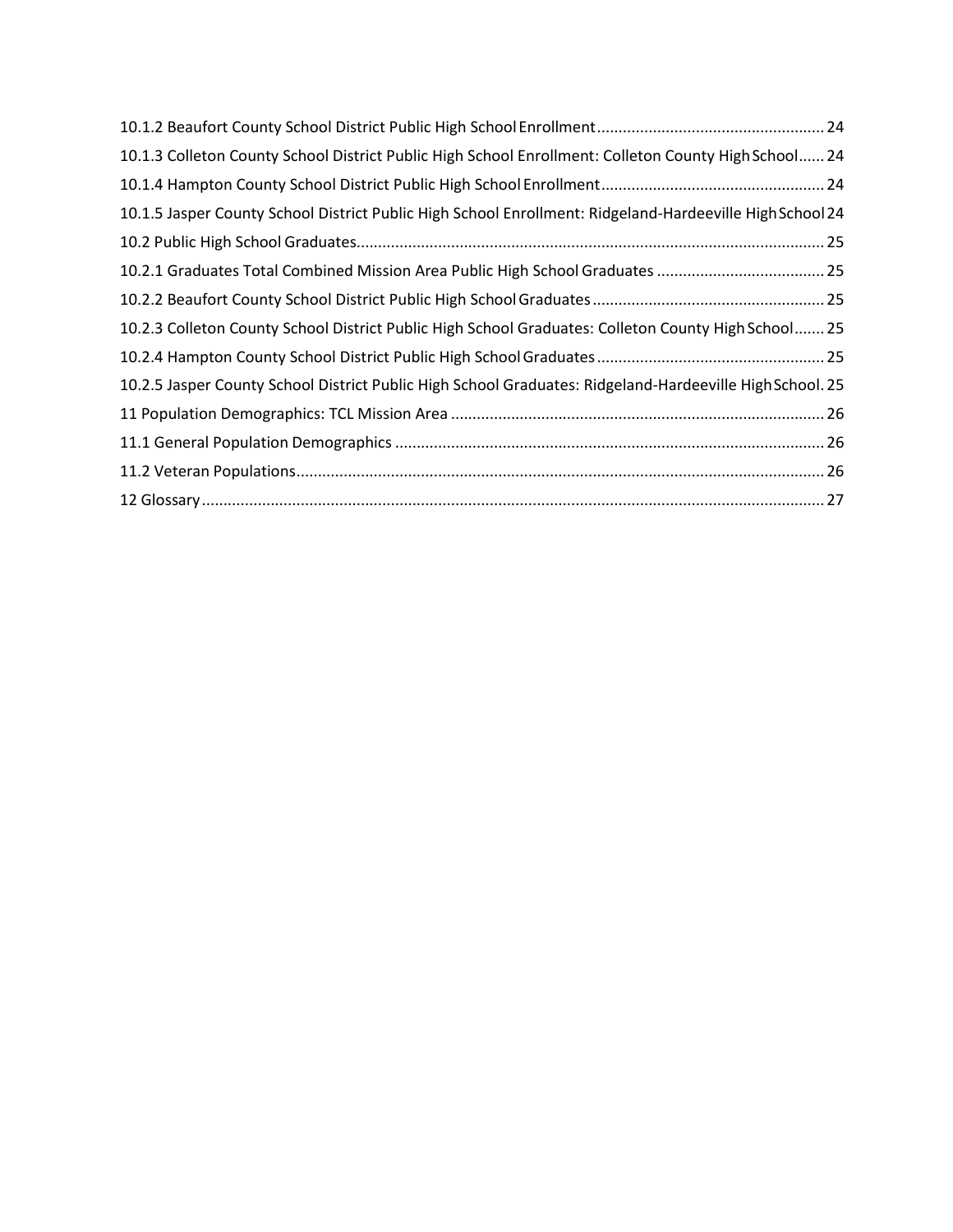## <span id="page-4-0"></span>1. College

#### <span id="page-4-1"></span>1.1 Undergraduates: Total College Applications for Admission Unduplicated Headcount by Fall Semester

|          | <b>FA19</b> | FA20  | FA21  | % $Chg5$ |
|----------|-------------|-------|-------|----------|
| Total    | 2,703       | 2,714 | 2,168 | $-20%$   |
| Dual     |             | 383   | 345   | -8%      |
| Non-Dual | 2,330       | 2,331 | ,823  | $-22%$   |

#### <span id="page-4-2"></span>1.2 Undergraduates: Applications for Admission Headcount by Division by FallSemester

|                                                 | <b>FA19</b> | FA <sub>20</sub> | <b>FA21</b> | % Chg  |  |
|-------------------------------------------------|-------------|------------------|-------------|--------|--|
| Allied Health Sciences <sup>6</sup>             | 1.042       | 1.079            | 772.        | $-26%$ |  |
| Arts & Sciences                                 | 337         | 295              | 175         | 48%    |  |
| <b>Business Technology</b>                      | 591         | 578              |             | $-32%$ |  |
| <b>Culinary Arts and Hospitality Management</b> |             |                  | 104         | 76%    |  |
| <b>Industrial Technology</b>                    | 290         | 292              | 742.        | $-17%$ |  |
| Dual Enrolled                                   | 373         |                  | 345         |        |  |
| Undetermined and Transient <sup>7</sup>         |             |                  |             |        |  |

#### <span id="page-4-3"></span>1.3 Undergraduates: Applications for Admission Unduplicated Headcount by Mission County by Fall Semester

|                                             | <b>FA 19</b> | <b>FA20</b> | <b>FA21</b>                              | % Chg  |
|---------------------------------------------|--------------|-------------|------------------------------------------|--------|
| <b>Beaufort</b>                             | 1,619        | 1,645       | 1,287<br>------------------------------- | $-21%$ |
| Colleton                                    |              | 171         | 110                                      | 18%    |
| Hampton                                     | 205          | 210         | 156                                      | $-24%$ |
| Jasper                                      | 272          | 237         | 232                                      | $-15%$ |
| Other SC counties inc Effingham/Chatham, GA | 171          | 198         | 155                                      | $-9%$  |
| Out-of-State                                | 349          | วดว         | 774                                      | -36%   |
| <b>Missing Resident County Codes</b>        |              |             |                                          |        |

<span id="page-4-4"></span> <sup>5</sup> % Chg, or percent change, represents the degree of change over the three periods.

<span id="page-4-5"></span><sup>6</sup> Allied Health Sciences applicant count includes allied health pre-majors coded as associate of science and general technology.

<span id="page-4-6"></span> $7$  Undetermined is an applicant or student who has not selected a program of study. Transient is a degree seeking applicant or student who is currently pursuing a degree at another institution.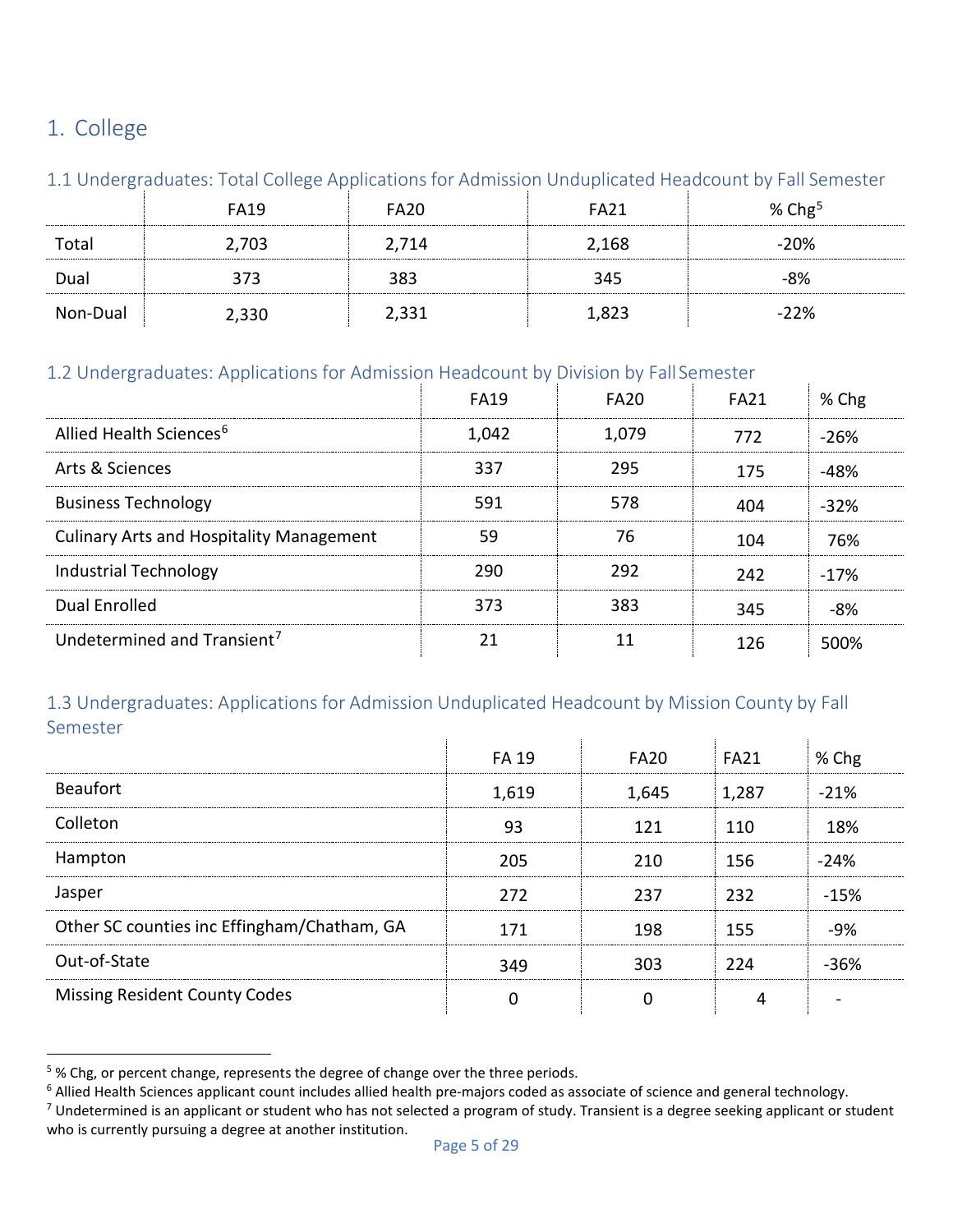|                                 | <b>FA19</b> | <b>FA20</b> | FA21  | % Chg   |
|---------------------------------|-------------|-------------|-------|---------|
| <b>Beaufort County</b>          | 1,619       | 1,645       | 1.287 | $-21\%$ |
| <b>Northern Beaufort County</b> | 991         | 985         | 714   | -28%    |
| Southern Beaufort County        | 628         | 660         | 573   | -9%     |
| All Other <sup>8</sup>          | 1,084       | 1,069       | 881   | -19%    |
| Total                           | 2,703       | 2,714       | 2,168 | $-20\%$ |

#### <span id="page-5-0"></span>1.4 Undergraduates: Applications for Admission Unduplicated Headcount by Northern and Southern Beaufort County by Fall Semester

#### <span id="page-5-1"></span>1.5 Undergraduates: Applications for Admission: Percentages of Unduplicated Headcount by Gender and Ethnicity by Fall Semester

|                                | <b>FA19</b> | <b>FA20</b> | <b>FA21</b> | % Incr/Decr |
|--------------------------------|-------------|-------------|-------------|-------------|
| Female                         | 69%         | 70%         | 70%         | 1%          |
| Male                           | 28%         | 28%         | 30%         | 2%          |
| <b>Black/African American</b>  | 35%         | 36%         | 36%         | 1%          |
| Blk/African Amer. Female       | 27%         | 28%         | 28%         | 1%          |
| Blk/African Amer. Male         | 8%          | 8%          | 8%          | 0%          |
| White/Non-Hispanic             | 45%         | 47%         | 46%         | 1%          |
| Wh/Non-Hispanic. Female        | 30%         | 32%         | 31%         | 1%          |
| Wh/Non-Hispanic. Male          | 15%         | 15%         | 15%5        | 0%          |
| American Indian/Alaskan Native | 1%          | 1%          | 1%          | 0%          |
| Asian or Pacific Islander      | 1%          | 2%          | 1%          | 0%          |
| Hispanic                       | 4%          | 2%          | 2%          | $-2%$       |
| Multi-Ethnic                   | 6%          | 4%          | 4%          | $-2%$       |
| Non-Resident Alien             | 0%          | 0%          | 0%          | 0%          |
| Unknown                        | 1%          | 0%          | 0%          | $-1%$       |
| <b>Missing Codes</b>           | 10%         | 8%          | 8%          | $-2%$       |

<span id="page-5-2"></span><sup>&</sup>lt;sup>8</sup> All Other includes all other applicants except applicants from Beaufort County. All other includes applicants from other mission area counties and other in state and out of state applicants.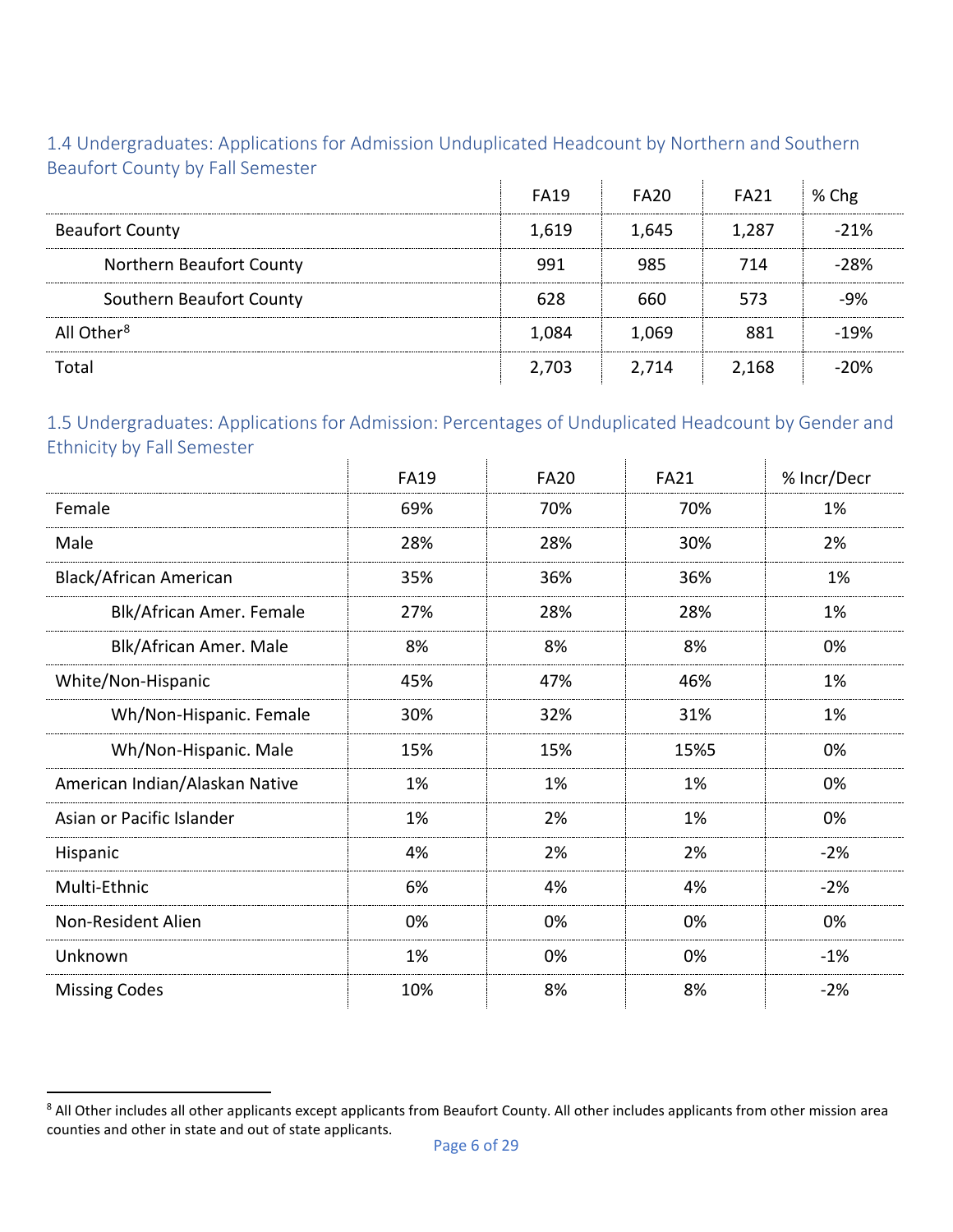#### <span id="page-6-0"></span>1.6 Undergraduates: Total College Enrollment Unduplicated by FallSemester

| ີ<br>. | ີ<br>$\sim$<br>neu |       | ℅<br>פי י |
|--------|--------------------|-------|-----------|
| 2,308  |                    | . വി. | ി ഡ       |

#### <span id="page-6-1"></span>1.7 Undergraduates: Enrollment Headcount by Division by Fall Semester

|                                                 | <b>FA19</b> | <b>FA20</b> | FA <sub>21</sub> | % Chg  |
|-------------------------------------------------|-------------|-------------|------------------|--------|
| Allied Health Sciences <sup>5</sup>             | 788         | 788         | 696              | $-12%$ |
| <b>Arts and Sciences</b>                        | 371         | 352         | 297              | -20%   |
| <b>Business Technology</b>                      | 435         | 380         | 393              | $-10%$ |
| <b>Culinary Arts and Hospitality Management</b> |             |             |                  | 94%    |
| <b>Industrial Technology</b>                    | 245         | 183         | 156              | -36%   |
| Dual Enrolled                                   | 414         | 374         | 477              | 3%     |
| Undetermined and Transient Students             |             |             |                  |        |

#### <span id="page-6-2"></span>1.8 Undergraduate Enrollment Unduplicated Headcount by Mission County by Fall Semester EXCLUDING Dual Enrolled

|                                    | <b>FA19</b> | <b>FA20</b> | <b>FA21</b> | % Chg  |
|------------------------------------|-------------|-------------|-------------|--------|
| <b>Beaufort</b>                    | 1,323       | 1.184       | 1.069       | $-19%$ |
| Colleton                           | 66          |             |             | 35%    |
| Hampton                            |             |             |             | $-15%$ |
| Jasper                             | 143         | 135         | 141         | 1%     |
| Other SC Counties and Out-of-State | 268         | 270         | 236         | $-12%$ |
| Total                              | 1.894       | .745        | 1.615       | .%     |

<span id="page-6-3"></span> <sup>5</sup> Allied Health Sciences includes the associate in science and general technology health pre-majors.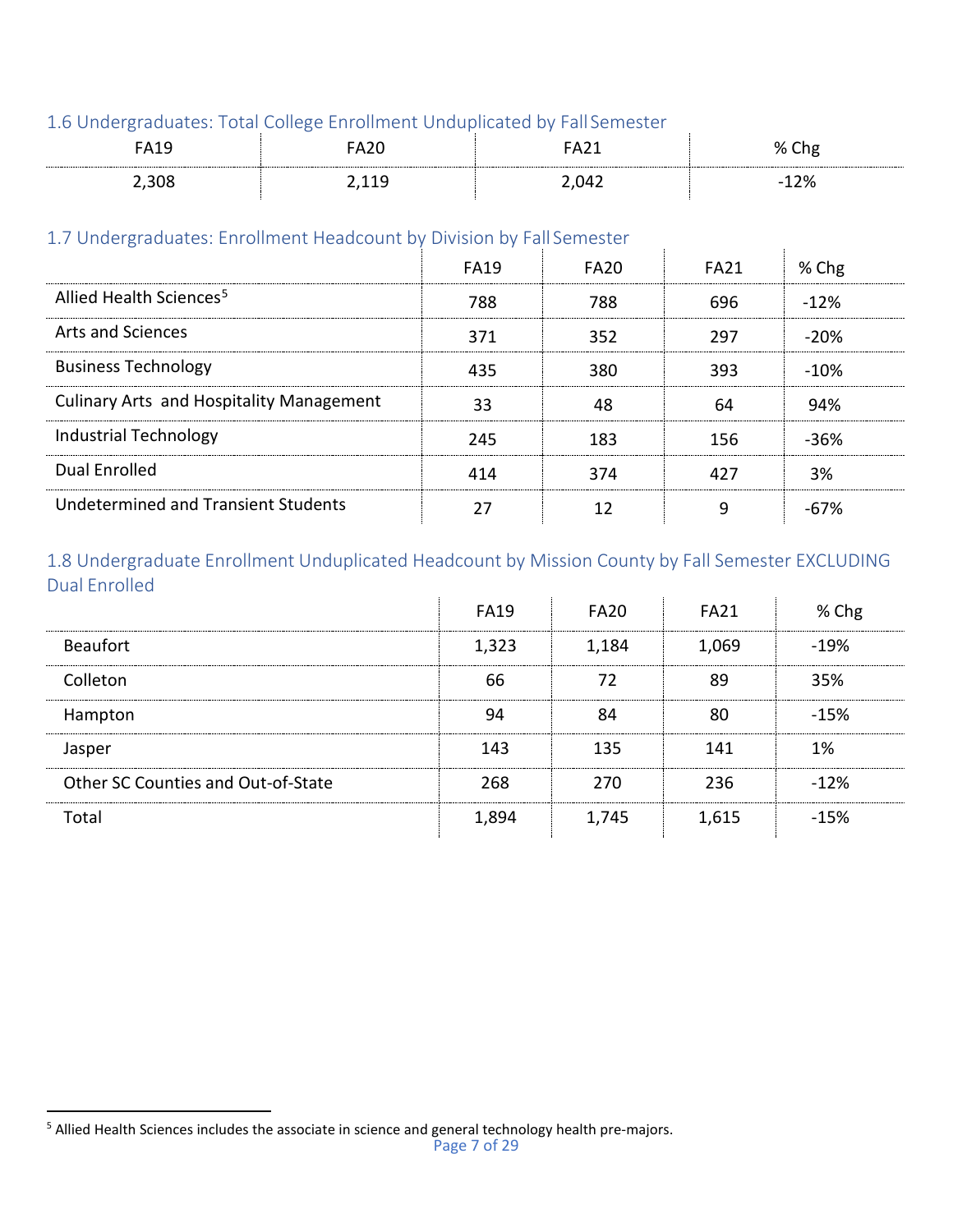#### <span id="page-7-0"></span>1.9 Undergraduate: Enrollment DUAL ENROLLED ONLY Unduplicated Headcount by Mission County by Academic Year

|                                    | AY18/19 | AY19/20 | AY20/21 | % Chg |
|------------------------------------|---------|---------|---------|-------|
| <b>Beaufort</b>                    | 385     | 394     |         | 16%   |
| Colleton                           |         |         |         | 50%   |
| Hampton                            |         |         |         | -53%  |
| Jasper                             |         |         |         | -3%   |
| Other SC Counties and Out-of-State |         |         |         | 33%   |
| Tota                               |         |         |         |       |

#### <span id="page-7-1"></span>1.10 Undergraduate: Unduplicated Headcount Enrollment by Northern and Southern Beaufort County by Academic Year DUAL ENROLLED and Students other than DUAL ENROLLED j.

|                                       | AY18/19                     |                         | AY19/20              |                         | AY20/21              |                  |                      | % Chg                          |
|---------------------------------------|-----------------------------|-------------------------|----------------------|-------------------------|----------------------|------------------|----------------------|--------------------------------|
|                                       | Non-DUAL<br><b>ENROLLED</b> | <b>DUAL</b><br>ENROLLED | Non-DUAL<br>ENROLLED | <b>DUAL</b><br>ENROLLED | Non-DUAL<br>ENROLLED | DUAL<br>ENROLLED | Non-DUAL<br>ENROLLED | <b>DUAL</b><br><b>ENROLLED</b> |
| Northern<br><b>Beaufort</b><br>County | 1,063                       | 253                     | 1,009                | 280                     | 793                  | 278              | $-25%$               | 10%                            |
| Southern<br><b>Beaufort</b><br>County | 846                         | 134                     | 775                  | 113                     | 747                  | 167              | $-12%$               | 25%                            |
| All Other <sup>6</sup>                | 722                         | 157                     | 813                  | 124                     | 788                  | 113              | 9%                   | $-28%$                         |
| Total                                 | 2,631                       | 544                     | 2.597                | 517                     | 2.328                | 558              | $-12%$               | 3%                             |

<span id="page-7-2"></span><sup>&</sup>lt;sup>6</sup> All Other excludes Beaufort County and includes all other students from other mission area counties and other in state or out of state students.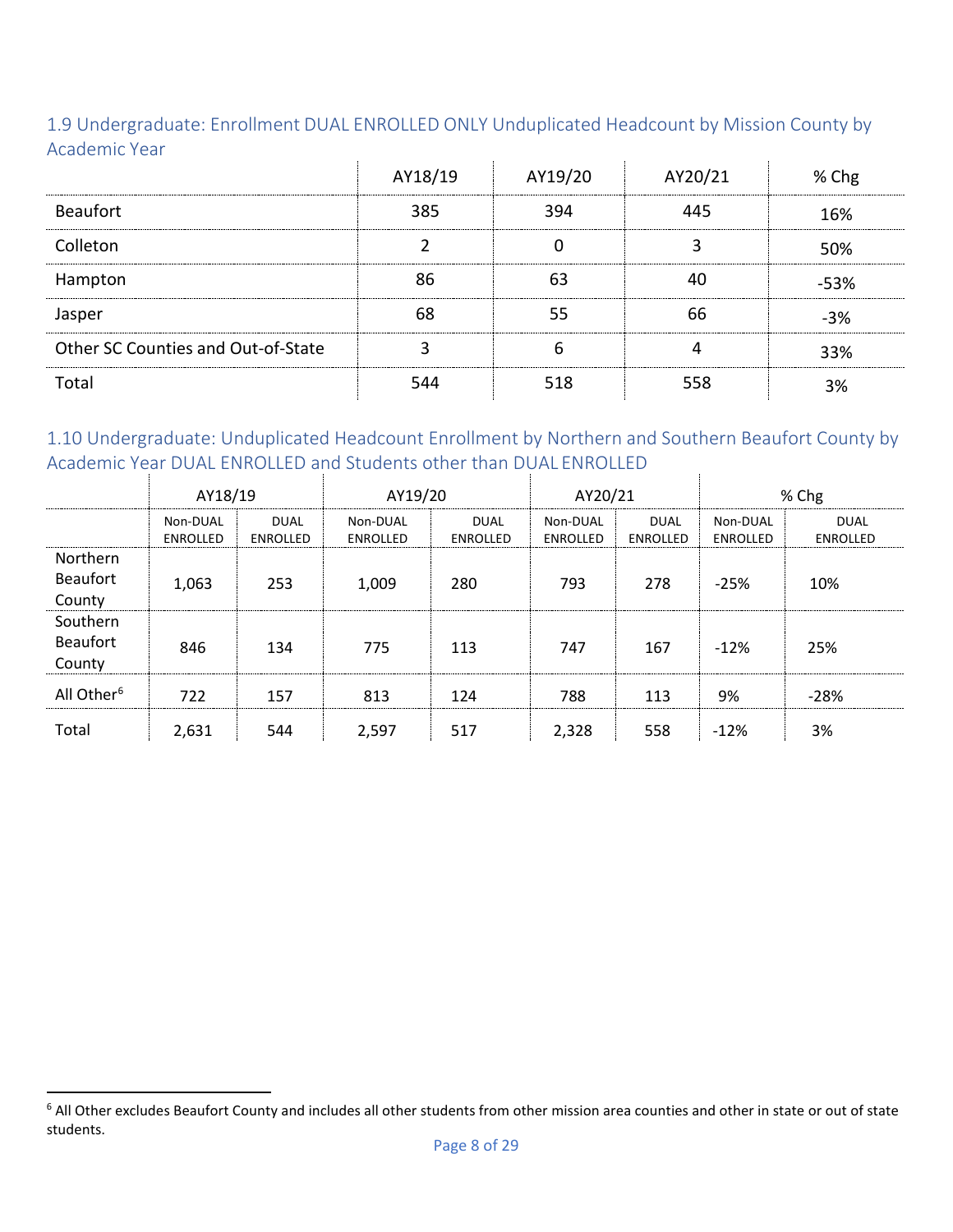|                                                           | <b>FA19</b> | <b>FA20</b> | <b>FA21</b> | % Chg  |
|-----------------------------------------------------------|-------------|-------------|-------------|--------|
| <b>Head Count Unduplicated</b>                            | 2,308       | 2,119       | 2042        | $-12%$ |
| <b>Head Count Unduplicated Less Dual Enrolled</b>         | 1,894       | 1,745       | 1,615       | $-15%$ |
| <b>Head Count Dual Enrolled</b>                           | 414         | 374         | 427         | 3%     |
| <b>Total Student Body Credit Hours</b>                    | 19,187      | 17,633      | 17,892      | $-7%$  |
| <b>Total Student Body Credit Hours Less Dual Enrolled</b> | 16,315      | 15,157      | 14,967      | $-8%$  |
| <b>Total Student Body Credit Hours Dual Enrolled</b>      | 2,872       | 2,476       | 2,925       | 2%     |
| <b>Full-time Equivalent</b>                               | 1,279       | 1,176       | 1,193       | $-7%$  |
| Full-time Equivalent Less Dual Enrolled                   | 1,088       | 1,010       | 998         | $-8%$  |
| <b>Full-time Equivalent Dual Enrolled</b>                 | 191         | 165         | 195         | 2%     |
| Average Credit Hours Per Student                          | 8.3         | 8.3         | 8.8         | 5%     |
| Average Credit Hours Per Less Dual Enrolled Students      | 8.6         | 8.7         | 9.3         | 8%     |
| Average Credit Hours Per Dual Enrolled Student            | 6.9         | 6.6         | 6.9         | $-1%$  |
| Students Full-time (12 credit hours or more)              | 577         | 532         | 471         | $-18%$ |
| Students Part-time (11 credit hours or fewer)             | 1,731       | 1,587       | 1,571       | $-9%$  |
| Total Military/Veteran/Dependents                         | 487         | 457         | 378         | $-22%$ |
| Deferred Action for Childhood Arrivals (DACA)             | 31          | 20          | 15          | $-52%$ |
| New High School Graduate Enrollment <sup>7</sup>          | 250         | 221         | 210         | $-16%$ |
| Average Age                                               | 24          | 25          | 25          | 4%     |

## <span id="page-8-0"></span>1.11 Undergraduate: Enrollment Overview Unduplicated Headcount by FallSemester

<span id="page-8-1"></span>Page 9 of 29 The School Graduates are students who enrolled in the College within one year following high school graduation.<br><sup>7</sup> New High School Graduates are students who enrolled in the College within one year following high school g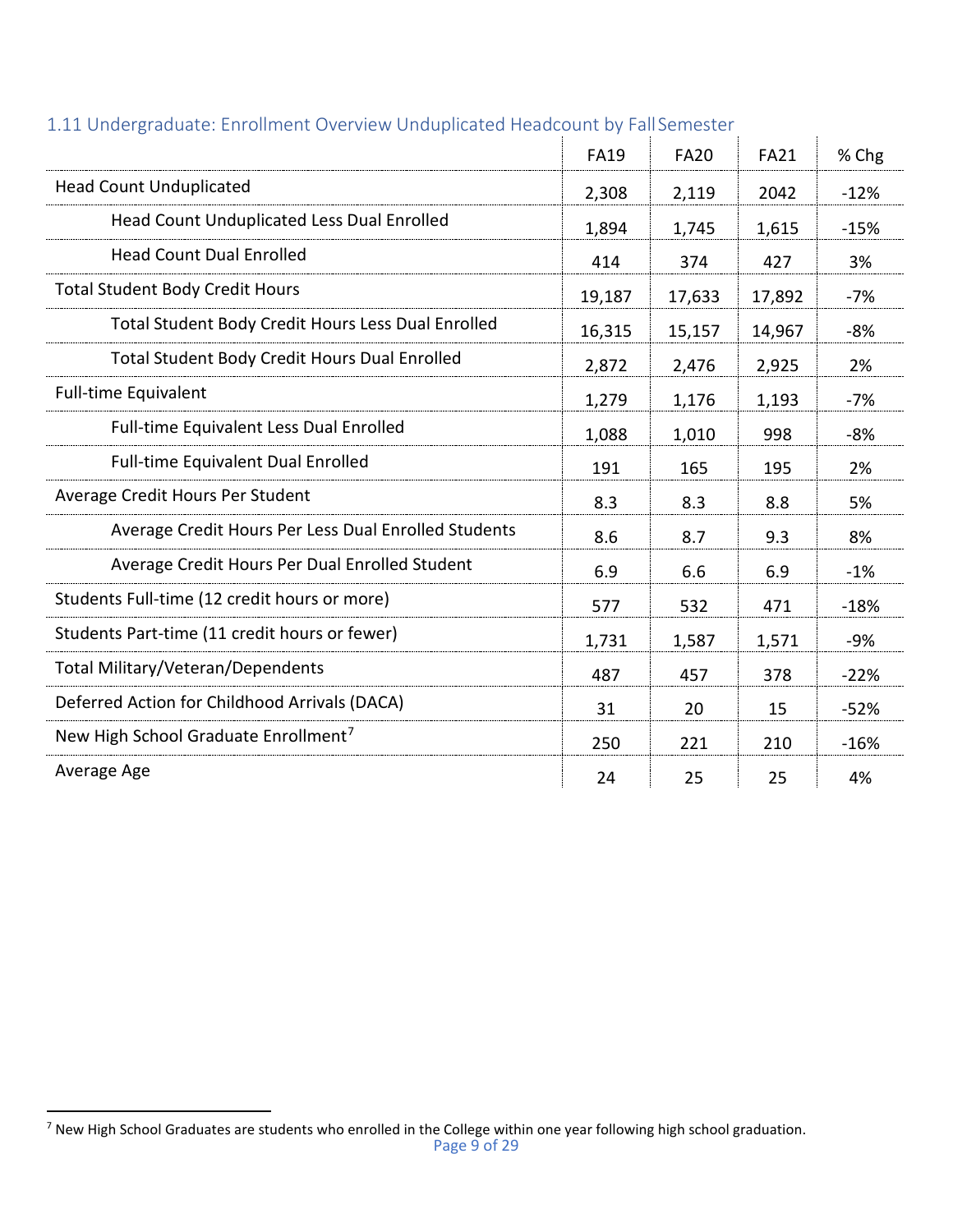|                                        | <b>FA19</b> | <b>FA20</b> | <b>FA21</b> | % Chg  |
|----------------------------------------|-------------|-------------|-------------|--------|
| <b>Battery Creek High School</b>       | 23          | 16          | 13          | -43%   |
| <b>Beaufort High School</b>            | 43          | 31          | 23          | $-47%$ |
| <b>Bluffton High School</b>            | 31          | 30          | 27          | $-13%$ |
| <b>Colleton County High School</b>     | $\Omega$    | 7           | 10          |        |
| Estill High School                     | $\Omega$    | $\Omega$    | $\Omega$    | 0%     |
| Hilton Head Island High School         | 36          | 30          | 17          | -53%   |
| May River High School                  | 29          | 35          | 35          | 21%    |
| Ridgeland-Hardeeville High School      | 14          | 5           | 14          | 0%     |
| Wade Hampton High School               | 10          | 10          | 3           | $-70%$ |
| Whale Branch Early College High School | 5           | 8           | 5           | 0%     |
| Oher High Schools                      | 50          | 45          | 62          | 24%    |
| <b>GED</b>                             | 9           | 4           | 1           | $-89%$ |
| Total                                  | 250         | 221         | 210         | $-16%$ |

#### <span id="page-9-0"></span>1.12 Enrollment Breakout: New High School Graduate College Enrollment by High School by Fall Semester

#### <span id="page-9-1"></span>1.13 Enrollment Breakout: Active Military, Veteran and Dependents by FallSemester

|                               | <b>FA19</b> | FA <sub>20</sub> | <b>FA21</b> | % Chg   |
|-------------------------------|-------------|------------------|-------------|---------|
| <b>Active Military</b>        |             |                  |             | -32%    |
| Veterans                      | 134         |                  |             | ነበ%     |
| Dependents of Veterans        | 149         | 155              | 152         | ን%      |
| Dependents of Active Military |             |                  |             | $-27\%$ |
| Total                         |             |                  |             | つつ%     |

#### <span id="page-9-2"></span>1.14 Students Enrolled in Developmental and/or Remedial Education Unduplicated Head Count by Fall Semester<sup>[8](#page-9-3)</sup>

|  |      | nc        |
|--|------|-----------|
|  | 160. | 10/<br>70 |

<span id="page-9-3"></span><sup>&</sup>lt;sup>8</sup> A developmental or remedial education student is a student who attempted at least one developmental or remedial education course during a semester.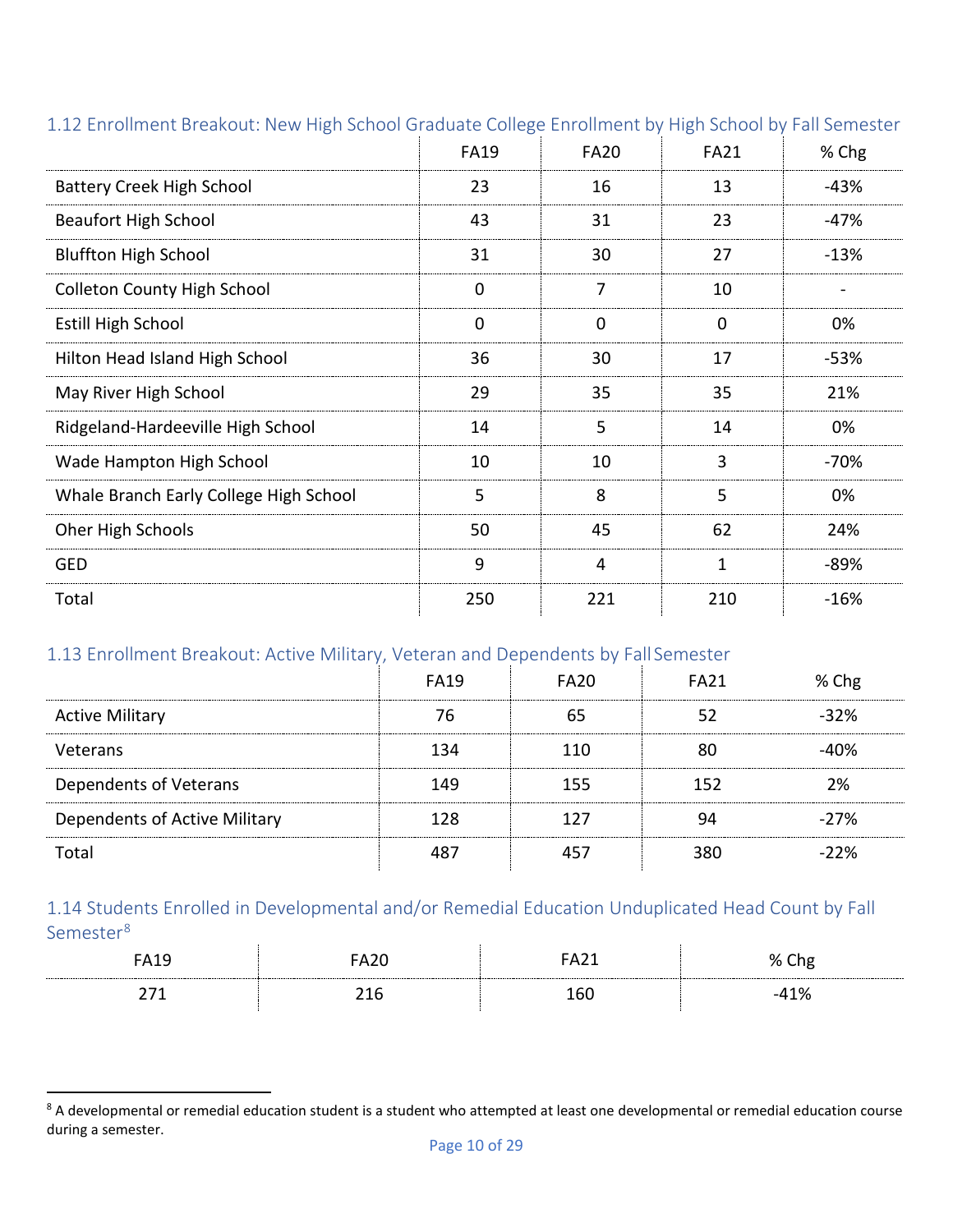#### <span id="page-10-0"></span>1.15 Unduplicated Head Count Enrollment in Online Courses by Academic Year (includes Zoom)

|                                                     | AY18/19 | AY19/20 | AY20/21 | $%$ Chg |
|-----------------------------------------------------|---------|---------|---------|---------|
| Online course offerings                             | 138     | 170     | 230     | 67%     |
| # students attempting at least one online<br>course | 2,090   | 2,249   | 2,700   | 29%     |
| # students who attempted only online courses        | 671     | 855     | 1,791   | 167%    |

#### <span id="page-10-1"></span>1.16 Enrollment Percent Unduplicated Headcount by Gender and Ethnicity by FallSemester

|                                | <b>FA19</b> | <b>FA20</b> | <b>FA21</b> | % Incr/Decr |
|--------------------------------|-------------|-------------|-------------|-------------|
| Female                         | 68%         | 72%         | 71%         | 3%          |
| Male                           | 32%         | 28%         | 29%         | $-3%$       |
| Black/African American         | 30%         | 27%         | 29%         | $-1%$       |
| Blk/African Amer. Female       | 23%         | 22%         | 23%         | 0%          |
| Blk/African Amer. Male         | 7%          | 5%          | 6%          | $-1%$       |
| White/Non-Hispanic             | 50%         | 56%         | 52%         | 2%          |
| Wh/Non-Hispanic. Female        | 32%         | 38%         | 35%         | 3%          |
| Wh/Non-Hispanic. Male          | 18%         | 18%         | 17%         | $-1%$       |
| American Indian/Alaskan Native | $< 1\%$     | $< 1\%$     | $< 1\%$     | 0%          |
| Asian or Pacific Islander      | 2%          | 2%          | 2%          | 0%          |
| Hispanic                       | 7%          | 6%          | 4%          | $-3%$       |
| Multi-Ethnic                   | 6%          | 5%          | 5%          | $-1%$       |
| Non-Resident Alien             | 0%          | $<$ 1%      | 0%          | 0%          |
| Unknown                        | <1%         | 3%          | 7%          | 6%          |

#### <span id="page-10-2"></span>1.17 Percent Enrolled Students Receiving PELL Grant<sup>[9](#page-10-3)</sup>

|       |     |    |              | $^{\circ}$<br>Decr<br>ט י<br>. |
|-------|-----|----|--------------|--------------------------------|
| ٰ ے ب | 51% | 7% | ∕חרו<br>+370 | O <sub>0</sub><br>- ^<br>°O 70 |

<span id="page-10-3"></span><sup>&</sup>lt;sup>9</sup> Students whose total family income is \$50,000 a year or less qualify for PELL grant assistance. Eligibility is determined by the FAFSA. DACA, transient and dual enrolled students are not eligible for PELL. The calculation of the students receiving PELL shown as a percent of enrollment excludes students who are DACA, transient or dual enrolled.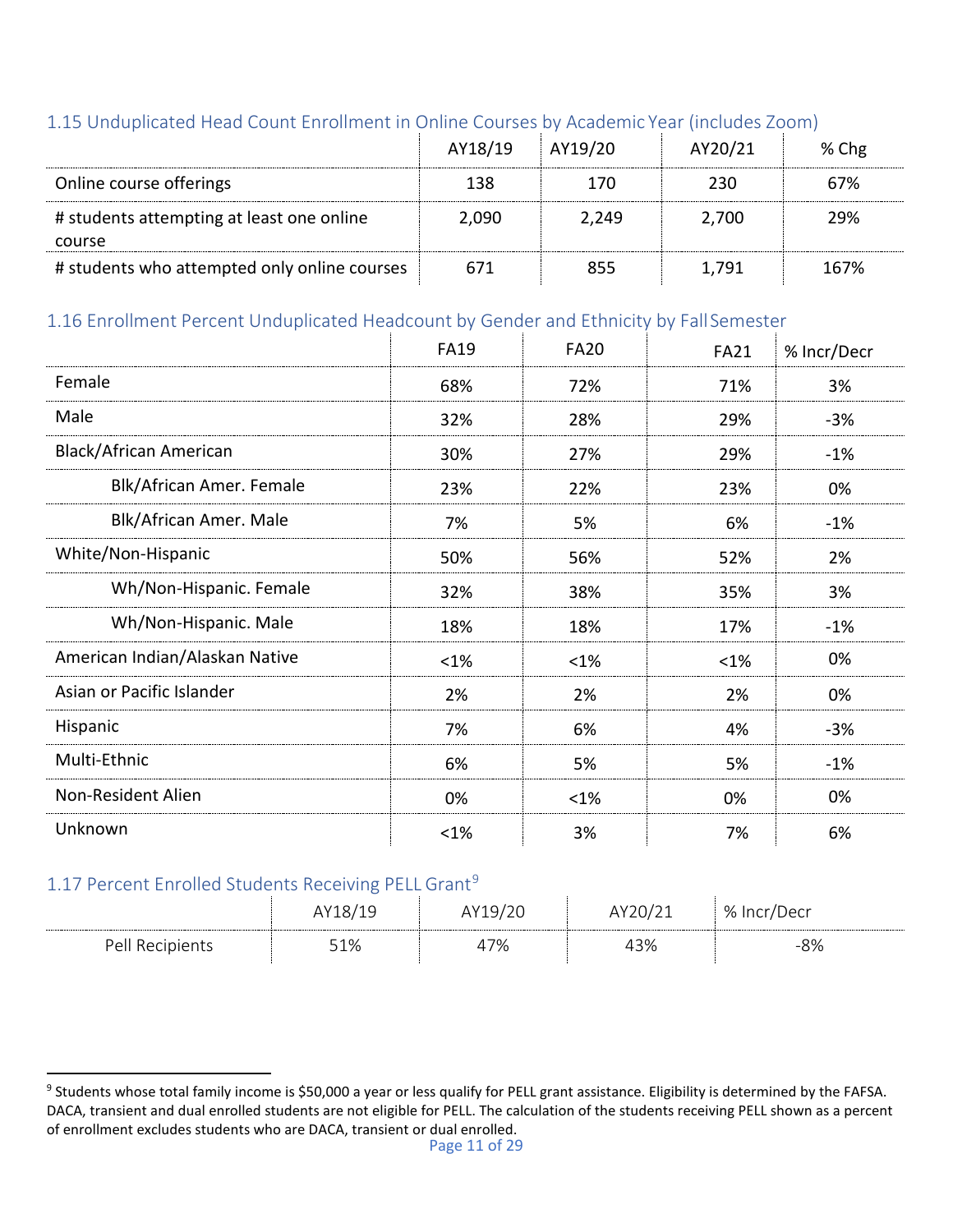|                                                 |      |     | $FA18$ to $FA19$ $FA19$ to $FA20$ $FA20$ to $FA21$ | ∣ % Incr/Decr |
|-------------------------------------------------|------|-----|----------------------------------------------------|---------------|
| ollege                                          | 52%  | 18% |                                                    |               |
| lied Health Sciences                            | 51%  |     |                                                    | $-11\%$       |
| Arts and Sciences                               |      | 13% | ι∩%                                                |               |
| <b>Business Technology</b>                      | 100Z |     | ናበ%                                                | 7%            |
| <b>Culinary Arts and Hospitality Management</b> | ን6%  |     | २९%                                                | 2%            |
| dustrial Technology                             |      |     |                                                    |               |

#### <span id="page-11-0"></span>1.18 Undergraduate Retention Rate by College and by Division<sup>[10](#page-11-4)</sup>

#### <span id="page-11-1"></span>1.19 Developmental and Remedial Student Retention Rates

| - -         |                                  |     |    |
|-------------|----------------------------------|-----|----|
| ∕ס כי<br>70 | √סר∵<br>$\overline{\phantom{a}}$ | 37% | Γ٥ |

#### <span id="page-11-2"></span>1.20 Persistence Rate College and by Division $^{11}$  $^{11}$  $^{11}$

|                                                 |     | FA18 to SP19 FA19 to FA20 FA20 to FA21 % Incr/Decr |     |       |
|-------------------------------------------------|-----|----------------------------------------------------|-----|-------|
| College                                         | 69% | 71%                                                | 66% | २%    |
| <b>Allied Health Sciences</b>                   | 70% | ናሳ%                                                | 62% | .ጸ%   |
| <b>Arts and Sciences</b>                        | 68% | ናበ%                                                | 61% | $-7%$ |
| <b>Business Technology</b>                      | 68% |                                                    |     |       |
| <b>Culinary Arts and Hospitality Management</b> | 61% | 65%                                                |     |       |
| Industrial Technology                           | 78% | 73%                                                |     |       |

#### <span id="page-11-3"></span>1.21 Developmental and Remedial Student Persistence Rates

|     |     | ິ  |
|-----|-----|----|
| 68% | ን6% | 0% |

<span id="page-11-4"></span><sup>&</sup>lt;sup>10</sup> Retained in the same division. Students who may have transferred to a different division are counted in the College retention rate.

<span id="page-11-5"></span><sup>&</sup>lt;sup>11</sup> Persisted in the same division. Students who may have transferred to a different division are counted in the College persistence rate.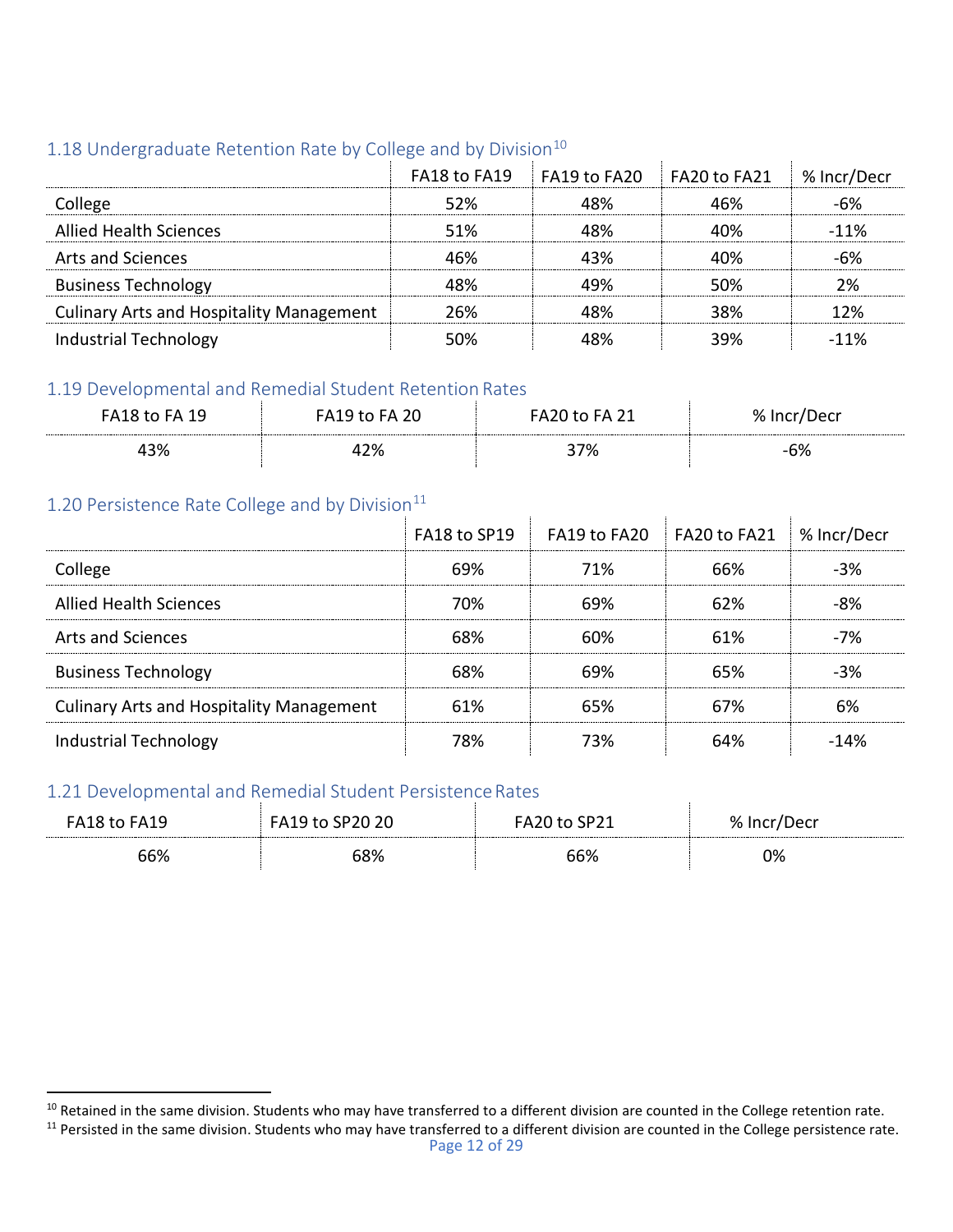#### <span id="page-12-0"></span>1.22 Awards Conferred by Fiscal Year<sup>[12](#page-12-3)</sup>

| LLZZ AWAIUS CUITEITEU DY FISCAL LEAT            |         |         |         |       |
|-------------------------------------------------|---------|---------|---------|-------|
|                                                 | FY18/19 | FY19/20 | FY20/21 | % Chg |
| College                                         | 383     |         |         |       |
| <b>Allied Health Sciences</b>                   | 1 ( ) 4 | 125     |         | -17%  |
| Arts & Sciences                                 |         |         | 116     | ንበ%   |
| <b>Business Technology</b>                      |         |         | 118     | १२%   |
| <b>Culinary Arts and Hospitality Management</b> |         |         |         | 200%  |
| Industrial Technologies                         |         |         |         |       |

## <span id="page-12-1"></span>2 Allied Health Sciences Division

#### <span id="page-12-2"></span>2.1 Applications for Admission Allied Health Sciences Pre-Majors<sup>[13](#page-12-4)</sup> Unduplicated by Program or Department by Fall Semester and the control of the control of the  $\sim 10^{-11}$

|                            | FA19 | FA <sub>20</sub> | FA <sub>21</sub> | % Chg  |
|----------------------------|------|------------------|------------------|--------|
| Massage Therapy            |      |                  |                  | -23%   |
| <b>Medical Assisting</b>   |      | 109              |                  | -23%   |
| <b>Nursing</b>             |      | 676              |                  | -29%   |
| <b>Physical Therapy</b>    |      | 116              |                  | -32%   |
| Radiologic Technology      | 175  |                  |                  | $-19%$ |
| <b>Surgical Technology</b> |      |                  |                  | 29%    |

<span id="page-12-3"></span> $12$  Fiscal year is defined as the period beginning July 1 and ending June 30.

<span id="page-12-4"></span><sup>&</sup>lt;sup>13</sup> The number of students who apply and qualify for entry directly into major is statistically insignificant.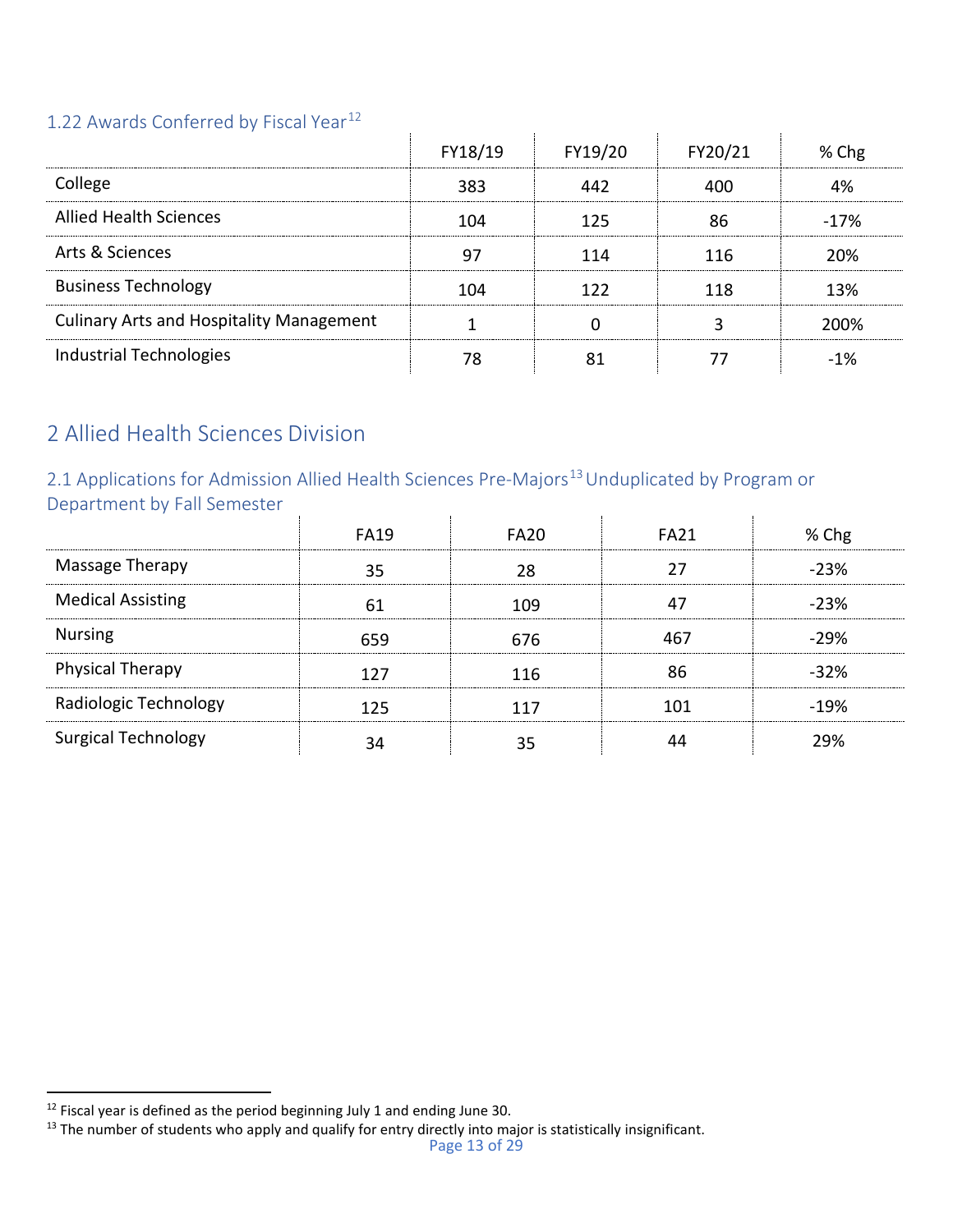|                                    | <b>FA19</b>    | <b>FA20</b> | <b>FA21</b> | % Chg   |
|------------------------------------|----------------|-------------|-------------|---------|
| Pre-Major Total                    | 569            | 591         | 546         | $-4%$   |
| Massage Therapy                    | $\overline{2}$ | 2           | 4           | 100%    |
| <b>Medical Assisting</b>           | 19             | 19          | 15          | $-21%$  |
| <b>Nursing</b>                     | 416            | 434         | 405         | $-3%$   |
| Physical Therapy                   | 67             | 57          | 47          | $-30%$  |
| Radiologic Technology              | 55             | 65          | 57          | 4%      |
| <b>Surgical Technology</b>         | 10             | 14          | 18          | 80%     |
| <b>Major Total</b>                 | 219            | 197         | 150         | $-32%$  |
| Massage Therapy                    | 23             | 7           | 9           | $-61%$  |
| <b>Medical Assisting</b>           | 12             | 12          | 13          | 8%      |
| <b>Nursing</b>                     | 132            | 119         | 76          | $-42%$  |
| <b>Physical Therapy</b>            | 20             | 28          | 25          | 25%     |
| Radiologic Technology              | 26             | 29          | 27          | 4%      |
| <b>Surgical Technology</b>         | 6              | 2           | 0           | $-100%$ |
| Division Total Pre-major and Major | 788            | 788         | 696         | $-12%$  |

## <span id="page-13-0"></span>2.2 Enrollment Allied Health Sciences by Fall Semester, Pre-Major and Major, Program/Department

## <span id="page-13-1"></span>2.3 Retention Rate Allied Health Sciences Pre-Major and Major by Program orDepartment

|                            | <b>FA18 to FA19</b> | FA19 to FA20 | FA 19 to FA 20 | % Incr/Decr |
|----------------------------|---------------------|--------------|----------------|-------------|
| Pre-Majors All             |                     |              |                |             |
| Massage Therapy            | 0%                  | 0%           | 0%             | 0%          |
| <b>Medical Assisting</b>   | 19%                 | 11%          | 5%             | $-14%$      |
| <b>Nursing</b>             | 30%                 | 33%          | 29%            | $-1%$       |
| <b>Physical Therapy</b>    | 18%                 | 21%          | 21%            | 3%          |
| Radiologic Technology      | 19%                 | 22%          | 23%            | 4%          |
| <b>Surgical Technology</b> | 18%                 | 10%          | 29%            | 11%         |
| Majors All                 |                     |              |                |             |
| Massage Therapy            | 88%                 | 4%           | 14%            | $-74%$      |
| <b>Medical Assisting</b>   | 100%                | 0%           | 8%             | $-92%$      |
| <b>Nursing</b>             | 88%                 | 78%          | 65%            | $-23%$      |
| Physical Therapy           | 48%                 | 95%          | 36%            | $-12%$      |
| Radiologic Technology      | 87%                 | 42%          | 41%            | 46%         |
| <b>Surgical Technology</b> | 65%                 | 33%          | 100%           | 35%         |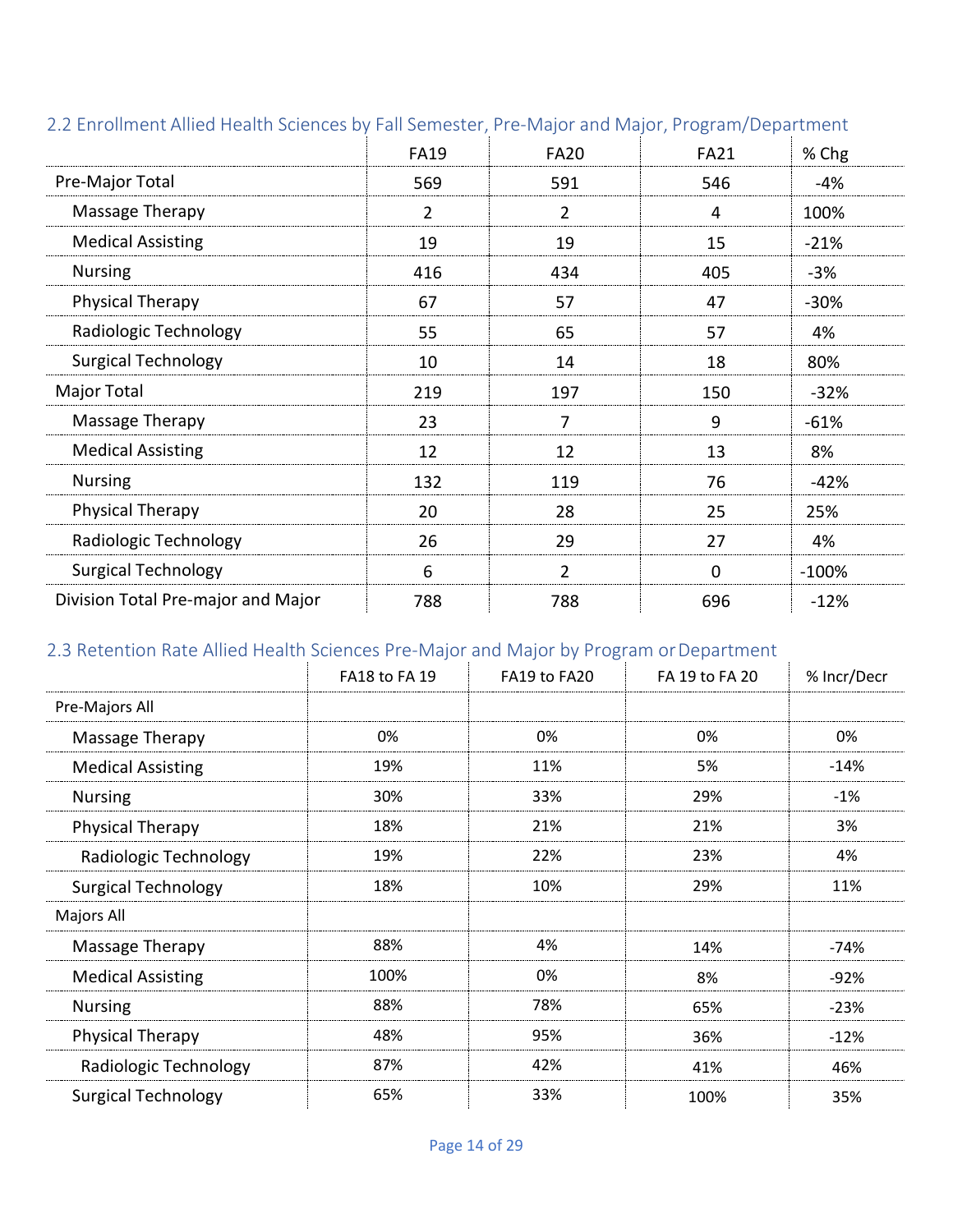|                            | FA18 to SP19 | FA19 to SP20 | FA20 to SP21 | % Incr/Decr |
|----------------------------|--------------|--------------|--------------|-------------|
| Pre-Majors                 |              |              |              |             |
| Massage Therapy            | 100%         | 50%          | 0%           | $-100%$     |
| <b>Medical Assisting</b>   | 74%          | 52%          | 42%          | $-32%$      |
| <b>Nursing</b>             | 65%          | 68%          | 56%          | -9%         |
| <b>Physical Therapy</b>    | 58%          | 52%          | 51%          | -7%         |
| Radiologic Technology      | 55%          | 59%          | 62%          | 7%          |
| <b>Surgical Technology</b> | 55%          | 40%          | 43%          | $-12%$      |
| Majors                     |              |              |              |             |
| Massage Therapy            | 100%         | 68%          | 86%          | $-14%$      |
| <b>Medical Assisting</b>   | 100%         | 55%          | 100%         | 0%          |
| <b>Nursing</b>             | 93%          | 91%          | 63%          | $-30%$      |
| <b>Physical Therapy</b>    | 62%          | 62%          | 93%          | 31%         |
| Radiologic Technology      | 94%          | 68%          | 90%          | -4%         |
| <b>Surgical Technology</b> | 100%         | 75%          | 100%         | 0%          |

#### <span id="page-14-0"></span>2.4 Persistence Rate Allied Health Sciences for Pre-Major and Major by Program or Department

#### <span id="page-14-1"></span>2.5 First Time Licensure Pass Rate Allied Health Sciences

|                                                                      | AY18/19     | AY19/20 | AY20/21 | Avg  |
|----------------------------------------------------------------------|-------------|---------|---------|------|
| Massage & Bodywork Licensing Examination (MBLEX)                     | 100%        | 100%    | 93%     | 98%  |
| National Council Licensure Exam. (NCLEX) - Practical Nurse           | 100%        | 100%    | $100\%$ | 1በበ% |
| National Council Licensure Exam. (NCLEX) - Registered<br>Nurse (ADN) | 85%         | 92%     | 81%     | ጸ6%  |
| National Physical Therapist Assistant Licensing Exam. (PTA)          | <b>ጸ</b> በ% | 75%     | 100%    | 85%  |
| Radiography Exam., ARRT                                              | 92%         | 93%     | 86%     | ዓበ%  |
| Surgical Technologist National Certifying Examination                | 1በበ%        | 88%     |         |      |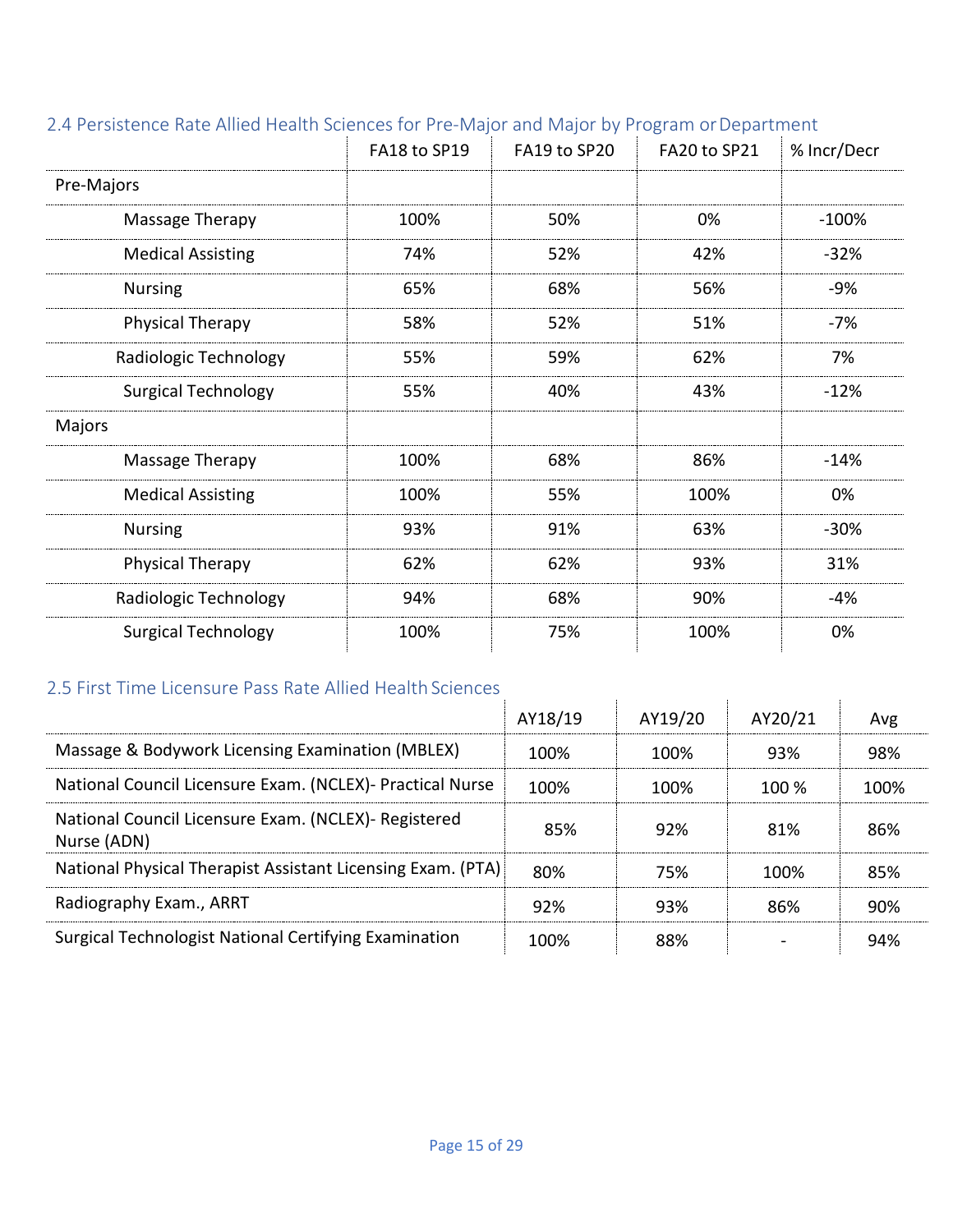#### <span id="page-15-0"></span>2.6 Awards Conferred Allied Health Sciences by Program or Department by FiscalYear

|                                       | FY18/19 | FY19/20 | FY20/21 | % Chg  |
|---------------------------------------|---------|---------|---------|--------|
| <b>Massage Therapy Department</b>     |         |         | 16      | 129%   |
| <b>Medical Assisting Department</b>   |         |         |         | 29%    |
| <b>Nursing Department</b>             | 56      |         |         | -20%   |
| <b>Physical Therapy Department</b>    |         |         |         | 1በበ%   |
| Radiologic Technology Department      |         |         |         | $-7%$  |
| <b>Surgical Technology Department</b> | 16      |         |         | -81%   |
| Total                                 |         | 125     | 86      | $-17%$ |

## <span id="page-15-1"></span>3 Arts and Sciences Division

## <span id="page-15-2"></span>3.1 Applications for Admission Arts and Sciences by Department and Program by FallSemester

|                                     | <b>FA19</b> | FA <sub>20</sub> | FA21 | % Chg  |
|-------------------------------------|-------------|------------------|------|--------|
| Arts Department                     | 157         |                  | 68   | -57%   |
| <b>General Education Department</b> |             | 70               | 35   | $-31%$ |
| Sciences Department                 | 126         | 103              |      | 43%    |

#### <span id="page-15-3"></span>3.2 Enrollment Arts and Sciences by Department by Fall Semester

|                                     | FA <sub>19</sub> | FA <sub>20</sub> | FA <sub>21</sub> | % Chg  |
|-------------------------------------|------------------|------------------|------------------|--------|
| <b>Arts Department</b>              | 206              |                  | 125              | $-39%$ |
| <b>General Education Department</b> |                  |                  |                  | 67%    |
| <b>Sciences Department</b>          | 135              |                  |                  | $-10%$ |
| Total                               |                  |                  |                  | ንበ%    |

#### <span id="page-15-4"></span>3.3 Retention Rate Arts and Sciences by Program and Department

|                                     | FA18 to FA 19 | FA19 to FA20 | FA20 to FA21 | % Incr/Decr |
|-------------------------------------|---------------|--------------|--------------|-------------|
| Arts Department                     | 10%           | 43%          | 46%          | 6%          |
| <b>General Education Department</b> | 62%           | 50%          | 24%          | 38%         |
| Sciences Department                 | 36%           | 36%          | 32%          | -4%         |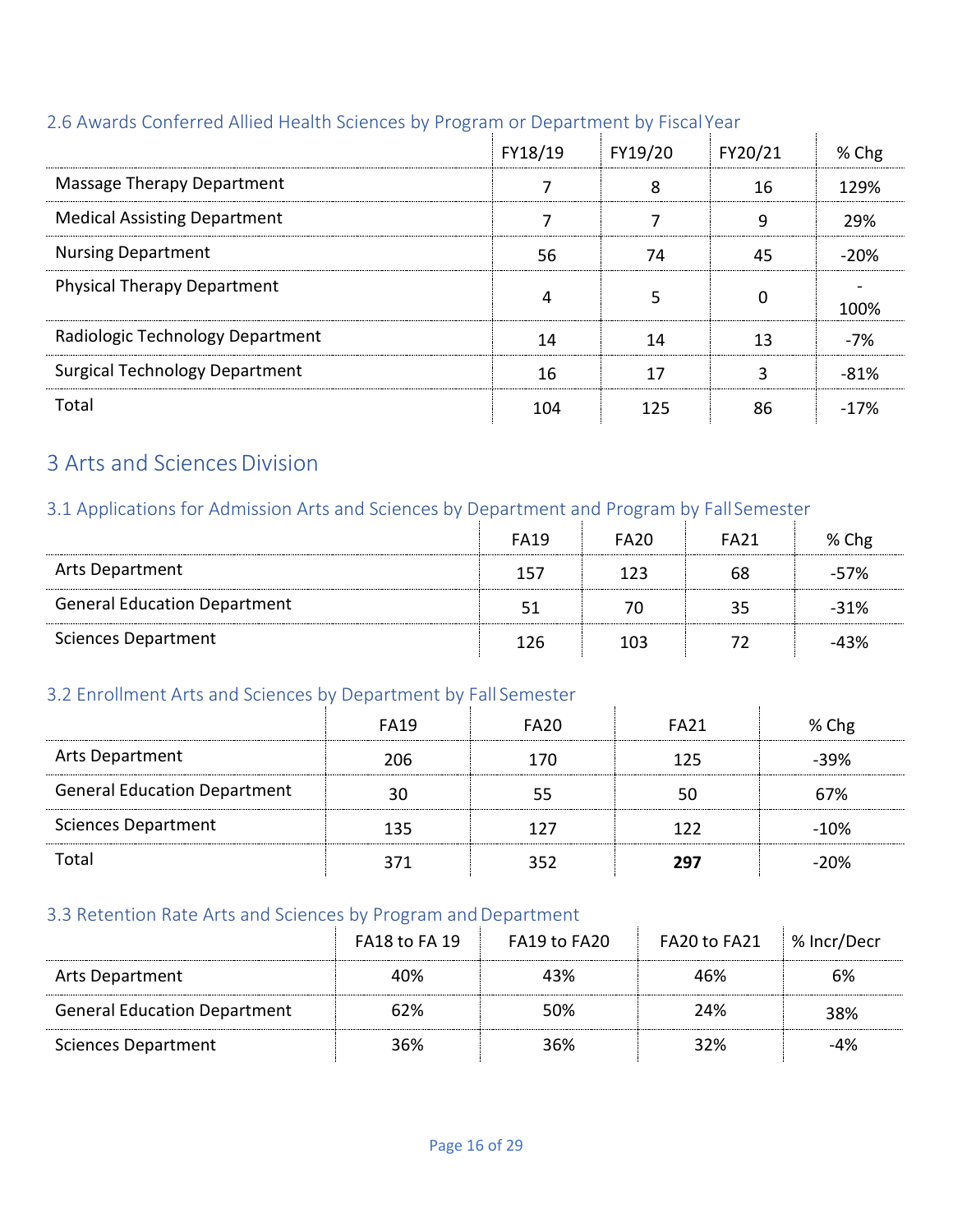#### <span id="page-16-0"></span>3.4 Persistence Rate Arts and Sciences by Program and Department

|                                     | FA18 to SP19 | FA19 to SP20    | $\pm$ FA20 to SP21 | % Incr/Decr |
|-------------------------------------|--------------|-----------------|--------------------|-------------|
| <b>Arts Department</b>              | 63%          | 61 <sup>%</sup> | 63%                | ገ%          |
| <b>General Education Department</b> | 50%          | 57%             | 49%                | -1%         |
| Sciences Department                 | 65%          | 6በ%             | 57%                | .8%         |

#### <span id="page-16-1"></span>3.5 Awards Conferred Arts and Sciences by Program and Department by Fiscal Year

|                                     | FY18/19 | FY19/20 | FY20/21 | % Chg |
|-------------------------------------|---------|---------|---------|-------|
| Arts Department                     |         |         |         | 35%   |
| <b>General Education Department</b> |         | 36      |         | -3%   |
| <b>Sciences Department</b>          | 1 C     |         |         | 21%   |
| Total                               |         | 114     | 116     | ንበ%   |

## <span id="page-16-2"></span>4 Business Technology Division

#### <span id="page-16-3"></span>4.1 Applications for Admission Business Technology by Department by FallSemester

|                                             | FA <sub>19</sub> | FA <sub>20</sub> | FA <sub>21</sub> |         |
|---------------------------------------------|------------------|------------------|------------------|---------|
| Administrative Office Technology Department |                  |                  |                  | -45%    |
| <b>Business Administration Department</b>   | 182              | 172              | 175              | $-31%$  |
| <b>Computer Technology Department</b>       |                  |                  |                  | $-22\%$ |
| <b>Criminal Justice</b>                     |                  |                  |                  | $-21%$  |
| Early Care in Education Department          |                  |                  |                  | -2%     |
| Paralegal                                   |                  |                  |                  | -18%    |

## <span id="page-16-4"></span>4.2 Enrollment Business Technology by Program and Department by Fall Semester

|                                             | FA <sub>19</sub> | <b>FA20</b> | <b>FA21</b> |        |
|---------------------------------------------|------------------|-------------|-------------|--------|
| Administrative Office Technology Department |                  |             |             | $-18%$ |
| <b>Business Administration Department</b>   |                  |             | 105         | $-17%$ |
| <b>Computer Technology Department</b>       |                  |             |             | 25%    |
| <b>Criminal Justice</b>                     |                  |             |             |        |
| Early Care in Education Department          |                  |             |             | 1Ջ%    |
| Paralegal                                   |                  |             |             | -7%    |
| Tota                                        |                  |             |             |        |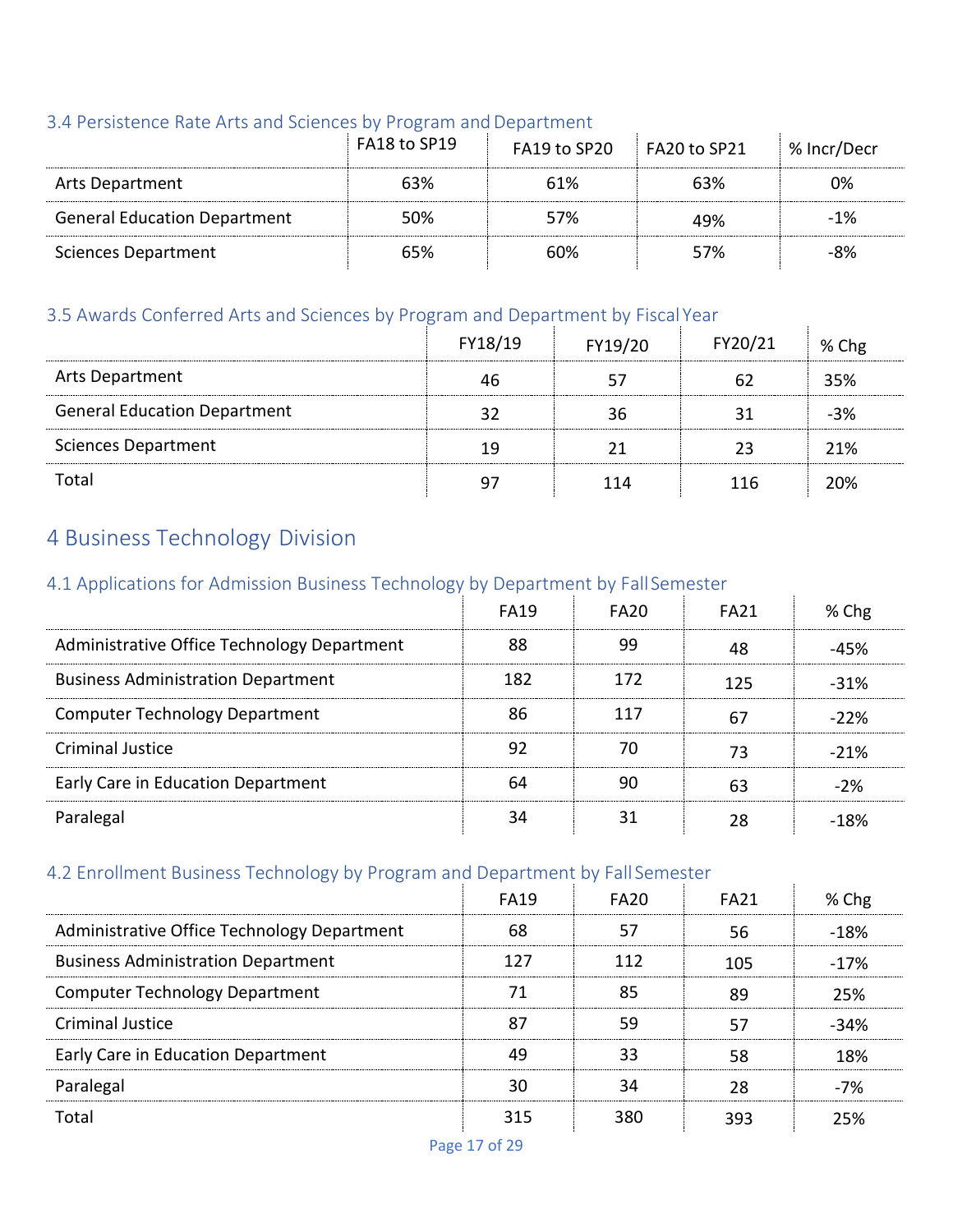#### <span id="page-17-0"></span>4.3 Retention Rate Business Technology by Program and Department

|                                             |     | FA18 to FA19 FA19 to FA20 FA20 to FA21 \% Incr/Decr |     |      |
|---------------------------------------------|-----|-----------------------------------------------------|-----|------|
| Administrative Office Technology Department | 61% | .59%                                                | 62% |      |
| <b>Business Administration Department</b>   | 38% | 38%                                                 | 38% | ባ%   |
| <b>Computer Technology Department</b>       | 47% | 54%                                                 | 52% |      |
| Criminal Justice                            | 56% | 45%                                                 |     | -13% |
| Early Care in Education Department          |     | 50%                                                 | 61% | 12%  |
| Paralegal                                   |     |                                                     |     |      |

#### <span id="page-17-1"></span>4.4 Persistence Rate Business Technology by Program and Department

|                                             |                 |     | FA18 to SP19   FA19 to SP20   FA20 to SP21   % Incr/Decr |         |
|---------------------------------------------|-----------------|-----|----------------------------------------------------------|---------|
| Administrative Office Technology Department | 7በ%             | 79% | 78%                                                      |         |
| <b>Business Administration Department</b>   | 61 <sup>%</sup> | ን%  | 54%                                                      |         |
| <b>Computer Technology Department</b>       | 68%             | 64% | 66%                                                      |         |
| Criminal Justice                            | 72%             | 73% | 61%                                                      | $-11\%$ |
| Early Care in Education Department          | 73%             |     | 67%                                                      |         |
| Paralegal                                   |                 |     |                                                          | フち%     |

#### <span id="page-17-2"></span>4.5 Awards Conferred Business Technology by Program and Department by FiscalYear

|                                               | FY18/19 | FY19/20 | FY20/21 | % Che |
|-----------------------------------------------|---------|---------|---------|-------|
| Administrative Office Technology Department   |         |         |         | 22%   |
| <b>Business Administration Department</b>     |         |         |         | ! ?%  |
| <b>Computer Technology Department</b>         |         |         |         | 25%   |
| <b>Criminal Justice Technology Department</b> |         |         |         | -38%  |
| Early Care in Education Department            |         |         |         |       |
| Paralegal                                     |         |         |         | 1በበ%  |
| Total                                         |         |         |         |       |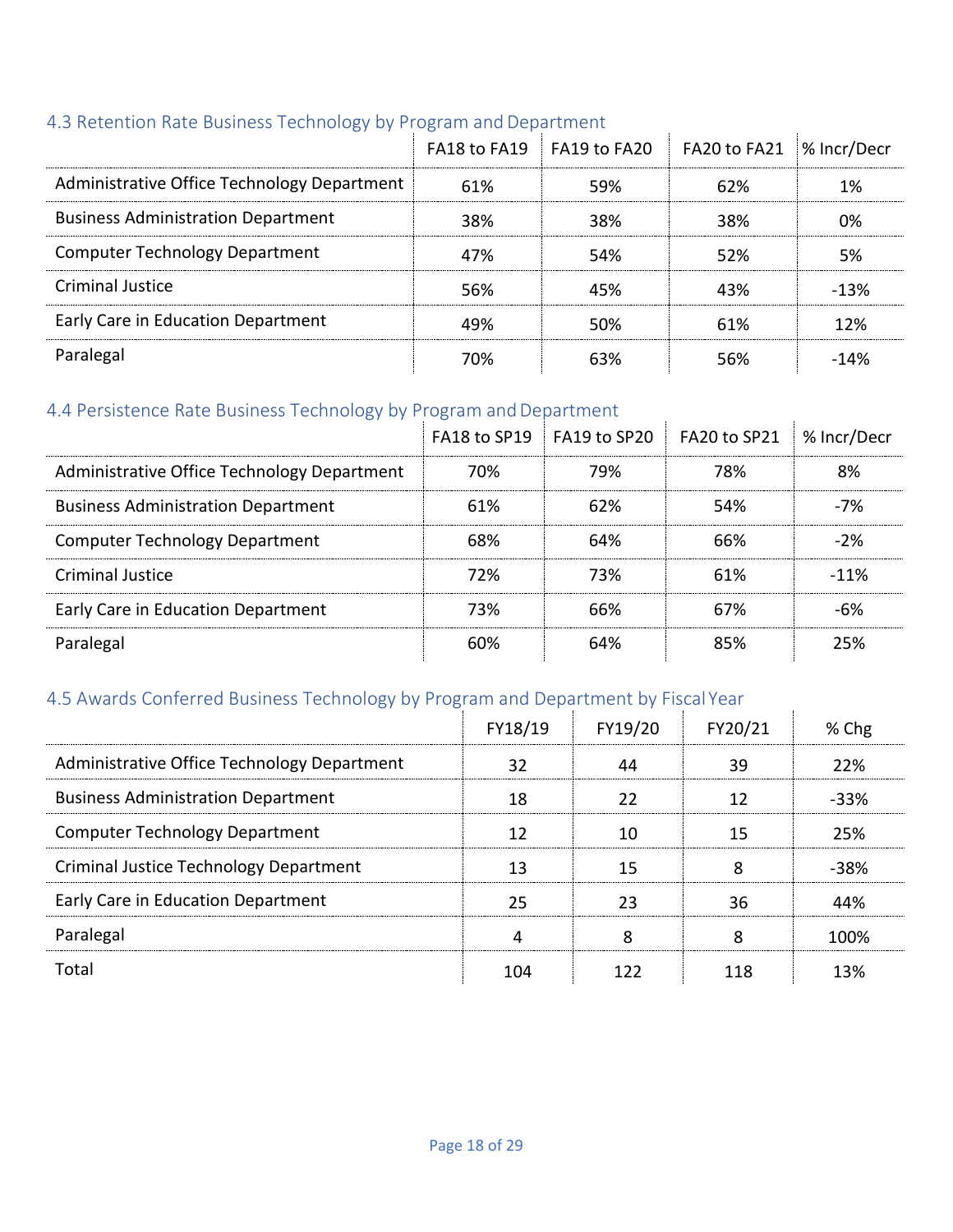## <span id="page-18-0"></span>5 Culinary Arts and HospitalityDivision

## <span id="page-18-1"></span>5.1 Applications for Admission Culinary Arts and Hospitality Management

|                                                 | 'AZL | ™A21 | % Chg |
|-------------------------------------------------|------|------|-------|
| <b>Culinary Arts and Hospitality Management</b> | 76   | 04ء  | 76%   |

#### <span id="page-18-2"></span>5.2 Enrollment Culinary Arts and Hospitality Management by Fall Semester

|                                               |                    |    | $\mathcal{L}_{\mathcal{L}}$ | Chg<br>% |
|-----------------------------------------------|--------------------|----|-----------------------------|----------|
| y Arts and Hospitality Management<br>Culinary | $\sim$<br><u>.</u> | 48 |                             | 94%      |

#### <span id="page-18-3"></span>5.3 Retention Rate Culinary Arts and Hospitality Management

|                                                 | FA18 to FA19 | FA19 to FA20 | FA20 to FA21 | % Incr/Decr |
|-------------------------------------------------|--------------|--------------|--------------|-------------|
| <b>Culinary Arts and Hospitality Management</b> | 26%          | 48%          | 38%          | 7%          |

## <span id="page-18-4"></span>5.4 Persistence Rate Culinary Arts and Hospitality Management Department

|                                                               |                 | FA18 to SP19   FA19 to SP20   FA20 to SP21 % Incr/Decr |     |    |
|---------------------------------------------------------------|-----------------|--------------------------------------------------------|-----|----|
| <b>Culinary Arts and Hospitality</b><br>Management Department | 61 <sup>%</sup> | 65%                                                    | 67% | 6% |

#### <span id="page-18-5"></span>5.5 Awards Conferred Culinary Arts and Hospitality Management Department

|                                                             | <b>FY 19/20</b> | Chg<br>℅ |
|-------------------------------------------------------------|-----------------|----------|
| <b>Culinary Arts and Hospitality Management Departments</b> |                 | '00%     |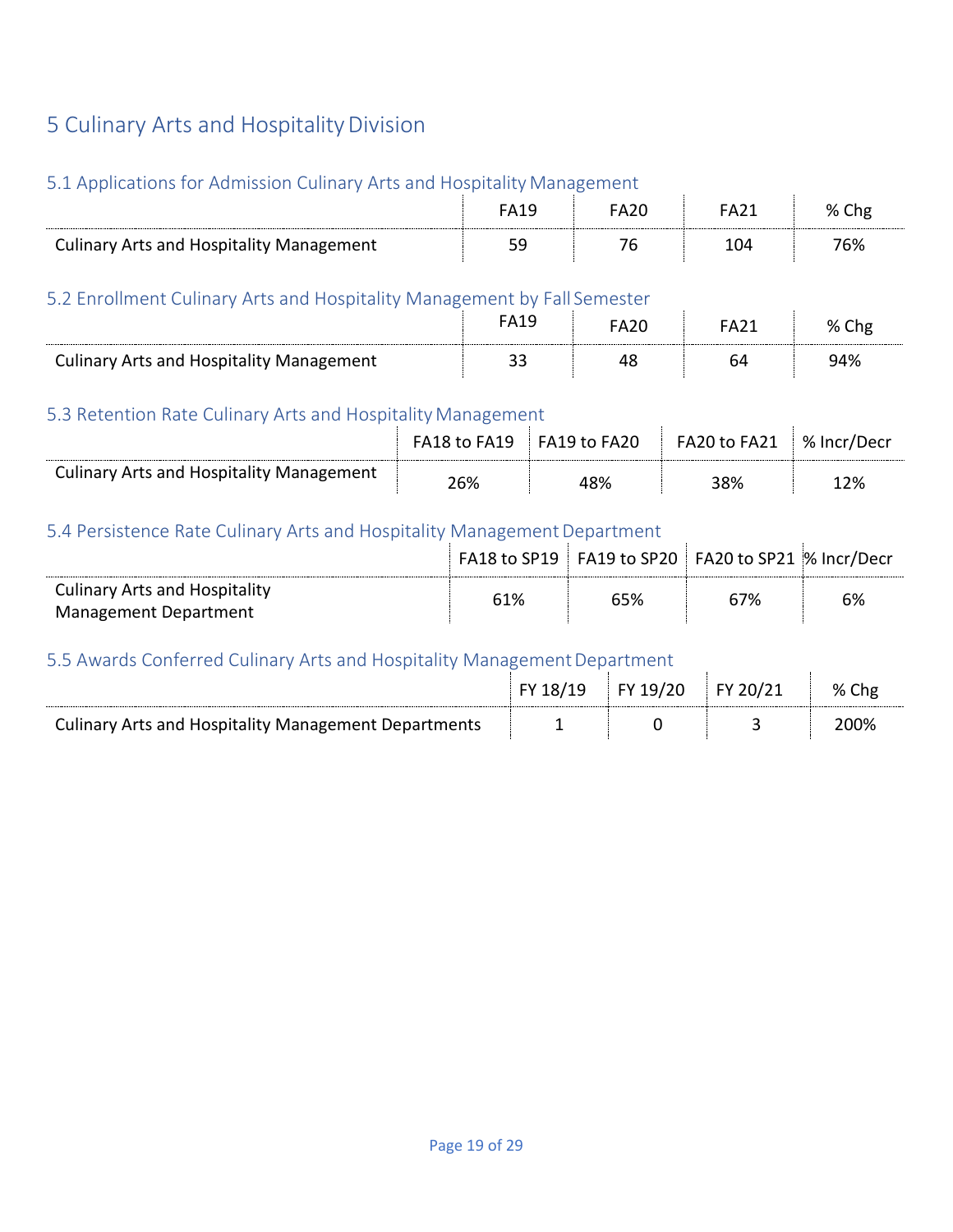# <span id="page-19-0"></span>6 Industrial Technology Division

#### <span id="page-19-1"></span>6.1 Applications for Admission Industrial Technology by Department by FallSemester

|                                                       | <b>FA19</b> | FA <sub>20</sub> | <b>FA21</b> | % Chg  |
|-------------------------------------------------------|-------------|------------------|-------------|--------|
| Avionics Department (CLOSED)                          | 13          | q                |             | $-85%$ |
| <b>Building Construction Technology</b><br>Department | 55          | 78               | 78          | 42%    |
| <b>Computer-Assisted Drawing Department</b>           | 11          |                  | 12          | 9%     |
| Cosmetology Program                                   | 88          | 69               | 73          | $-17%$ |
| <b>Engineering Department</b>                         | 41          | 44               | つら          | -39%   |
| <b>General Technology Department</b>                  | 14          |                  |             | -64%   |
| Heating, Ventilation, & AC Department                 | 43          | 40               | 25          | -42%   |
| Industrial Technology/Electronics<br>Department       | 25          | 41               | 22          | $-12%$ |

#### <span id="page-19-2"></span>6.2 Enrollment Industrial Technology by Program and Department by FallSemester

|                                                    | FA19 | FA20 | FA21 | % Chg  |
|----------------------------------------------------|------|------|------|--------|
| <b>Avionics Department (CLOSED)</b>                | 16   | 18   | 0    | 100%   |
| <b>Building Construction Technology Department</b> | 38   | 29   | 26   | -32%   |
| <b>Computer-Assisted Drawing Department</b>        |      | O    | O    | -100%  |
| Cosmetology Program                                | 29   | 22   | 23   | $-21%$ |
| <b>Engineering Department</b>                      | 25   | 20   | 15   | -40%   |
| <b>General Technology Department</b>               | 83   | 57   | 54   | -35%   |
| Heating, Ventilation, & AC Department              | 25   | 17   | 19   | -24%   |
| Industrial Technology/Electronics Department       | 28   | 20   | 19   | $-32%$ |
| Total                                              | 245  | 183  | 156  | -36%   |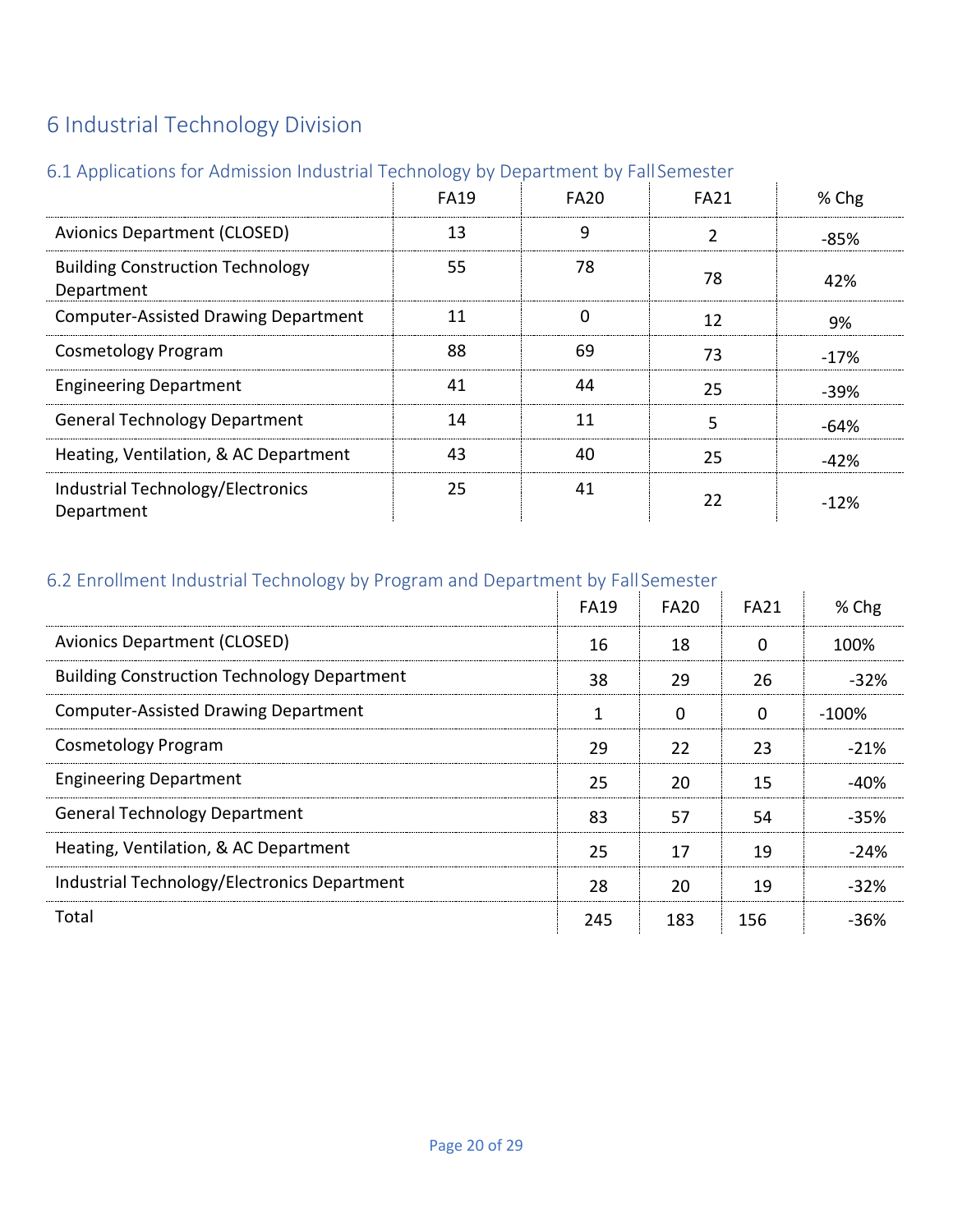|                                                    |     | FA18 to FA19 FA19 to FA20 FA20 to FA21 % Incr/Decr |     |         |
|----------------------------------------------------|-----|----------------------------------------------------|-----|---------|
| Avionics Department (CLOSED)                       | 47% | .50%                                               |     |         |
| <b>Building Construction Technology Department</b> | 42% | 24%                                                | 33% |         |
| <b>Computer-Assisted Drawing Department</b>        | በ%  | በ%                                                 |     |         |
| Cosmetology Program                                | 70% | 62%                                                | 5%  | -65%    |
| <b>Engineering Department</b>                      | 26% | 38%                                                | 15% | $-11\%$ |
| <b>General Technology Department</b>               | 45% | 40%                                                | 54% | 9%      |
| Heating, Ventilation, & AC Department              | 25% | 28%                                                | 6%  | -19%    |
| Industrial Technology/Electronics Department       | 47% | 52%                                                | 70% | 23%     |
|                                                    |     |                                                    |     |         |

#### <span id="page-20-0"></span>6.3 Retention Rate Industrial Technology by Program and Department

#### <span id="page-20-1"></span>6.4 Persistence Rate Industrial Technology by Program and Department

|                                                    |     | FA18 to SP19 FA19 to SP20 FA20 to SP21   % Incr/Decr |     |         |
|----------------------------------------------------|-----|------------------------------------------------------|-----|---------|
| <b>Avionics Department (CLOSED)</b>                | 68% | 76%                                                  |     |         |
| <b>Building Construction Technology Department</b> | 71% | 44%                                                  | 59% | $-12%$  |
| Computer-Assisted Drawing Department               | 4በ% | 100%                                                 |     |         |
| Cosmetology Program                                | 89% | 72%                                                  | 68% | $-21\%$ |
| <b>Engineering Department</b>                      | 70% | 61 <sup>%</sup>                                      | 60% | -10%    |
| <b>General Technology Department</b>               | 70% | 63%                                                  | 63% | $-7%$   |
| Heating, Ventilation, & AC Department              | 85% | 74%                                                  | 50% | $-35%$  |
| Industrial Technology/Electronics Department       | 74% | 71%                                                  | 80% |         |

#### <span id="page-20-2"></span>6.5 Awards Conferred Industrial Technology by Program and Department by FiscalYear

| o.5 Awards Conferred industrial Technology by Program and Department by Fiscal real |    |                   |         |          |
|-------------------------------------------------------------------------------------|----|-------------------|---------|----------|
|                                                                                     |    | FY18/19   FY19/20 | FY20/21 | % Chg    |
| Avionics Department (CLOSED)                                                        |    |                   |         | $-100\%$ |
| <b>Building Construction Technology Department</b>                                  | 18 |                   |         | -56%     |
| <b>Computer-Assisted Drawing Department</b>                                         |    |                   |         |          |
| Cosmetology Program                                                                 |    |                   |         | $-15%$   |
| <b>Engineering Department</b>                                                       |    |                   |         | -100%    |
| <b>General Technology Department</b>                                                |    | 15                | フフ      | 29%      |
| Heating, Ventilation, & AC Department                                               |    | 16                |         | 25%      |
| Industrial Technology/Electronics Department                                        |    |                   | 20      | 186%     |
| Total                                                                               |    |                   |         |          |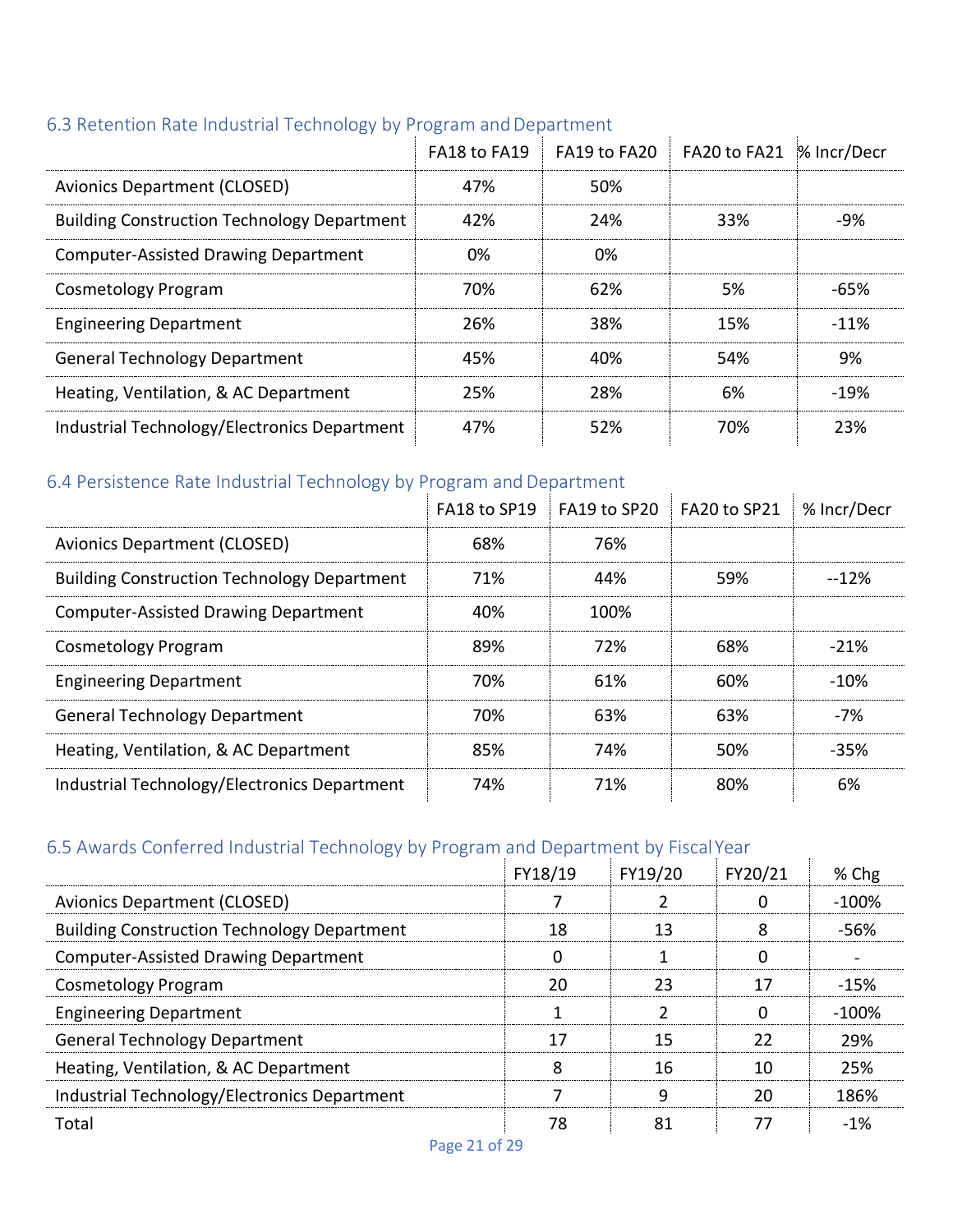#### <span id="page-21-0"></span>6.6 First Time Licensure Pass Rate Industrial Technology

|                  | __   | ∼   |            | Ave |
|------------------|------|-----|------------|-----|
| Cosmetology Exam | 100% | 96% | ).5%<br>oο | 95% |

## <span id="page-21-1"></span>7 Career Development –Dual Enrollment by High School

#### <span id="page-21-2"></span>7.1 Dual Enrollment by District and High School: Unduplicated Head Count Trends by Academic Years

|                                                     | AY18/19 | AY19/20 | AY20/21 | % Chg  |
|-----------------------------------------------------|---------|---------|---------|--------|
| Beaufort County School District Public High Schools | 335     | 334     | 366     | 9%     |
| Battery Creek High School                           | 53      | 55      | 51      | $-4%$  |
| <b>Beaufort High School</b>                         | 90      | 88      | 110     | 22%    |
| <b>Bluffton High School</b>                         |         | 12      | 21      | 200%   |
| Hilton Head Island High School                      | 46      | 34      | 38      | $-17%$ |
| May River High School                               | 39      | 45      | 55      | 41%    |
| Whale Branch Early College H.S.                     | 100     | 100     | 91      | $-9%$  |
| Hampton County School District Public High Schools  | 82      | 64      | 34      | -59%   |
| Wade Hampton High School                            | 82      | 64      | 34      | -59%   |
| Jasper County School District Public High Schools   | 15      | 10      | 22      | 47%    |
| Ridgeland-Hardeeville High School                   | 15      | 10      | 22      | 47%    |

#### <span id="page-21-3"></span>7.2 Dual Enrollment of Northern and Southern Beaufort County High Schools: Unduplicated Head Count by Academic Years

|                                                     | AY 18/19 | AY 19/20 | AY 20/21 | $%$ Chg |
|-----------------------------------------------------|----------|----------|----------|---------|
| Beaufort County School District Public High Schools | 335      | 334      | 366      | 9%      |
| Northern Beaufort County                            | 243      | 243      | 252      | 4%      |
| Battery Creek High School                           | 53       | 55.      | 51       | $-4%$   |
| Beaufort High School                                | 90       | 88       | 110      | 22%     |
| Whale Branch Early College H.S.                     | 100      | 100      | 91       | -9%     |
| Southern Beaufort County                            | 92       | 91       | 114      | 24%     |
| <b>Bluffton High School</b>                         |          | 12       | 21       | 200%    |
| Hilton Head Island High School                      | 46       | 34       | 38       | $-17%$  |
| May River High School                               | 39       | 45       | 55       | 41%     |
| All Other Dual High Schools in TCL Mission Counties | 197      | 197      | 197      | $-7%$   |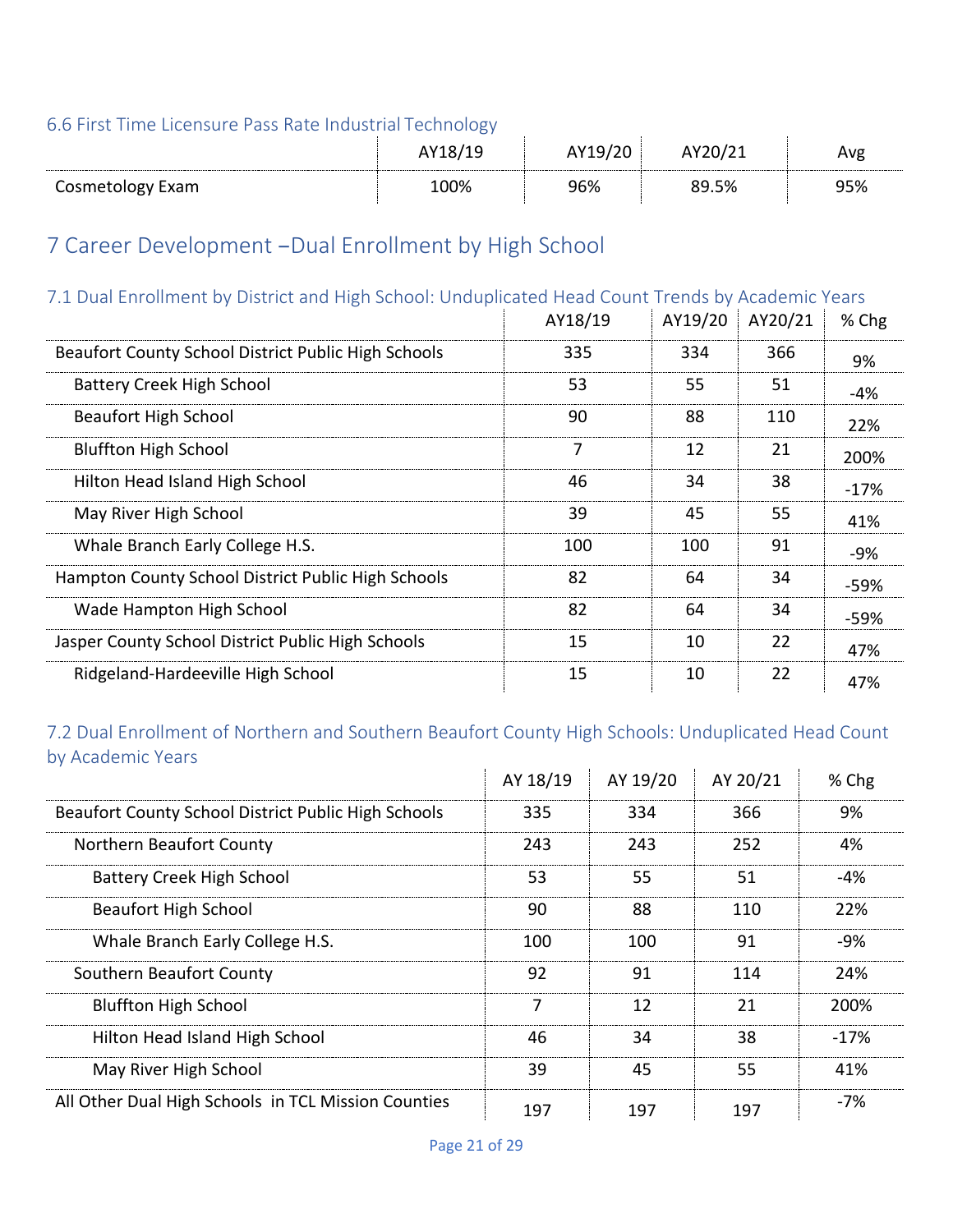# <span id="page-22-0"></span>8 SC Technical College System Comparisons

<span id="page-22-1"></span>

| System Enrollment Unduplicated Headcount by College by Fall Semester <sup>14</sup> |
|------------------------------------------------------------------------------------|
|------------------------------------------------------------------------------------|

|                                       | <b>FA19</b> | <b>FA20</b> | <b>FA21</b> | % Chg  |
|---------------------------------------|-------------|-------------|-------------|--------|
| Aiken Technical College               | 2,236       | 1,925       | 1,873       | $-16%$ |
| Central Carolina Technical College    | 3,361       | 2,885       | 2,640       | $-21%$ |
| <b>Denmark Technical College</b>      | 482         | 491         | 612         | 27%    |
| Florence-Darlington Technical College | 3,558       | 3,315       | 2,861       | $-20%$ |
| <b>Greenville Technical College</b>   | 11,123      | 10,536      | 9,756       | $-12%$ |
| Horry-Georgetown Technical College    | 6,759       | 6,409       | 6,416       | -5%    |
| <b>Midlands Technical College</b>     | 9,157       | 8,794       | 8,702       | $-5%$  |
| Northeastern Technical College        | 1,429       | 1,465       | 1,717       | 20%    |
| Orangeburg Technical College          | 2,298       | 2,257       | 2,145       | $-7%$  |
| <b>Piedmont Technical College</b>     | 4,747       | 4,712       | 4,491       | $-5%$  |
| Spartanburg Community College         | 4,633       | 4,108       | 6,097       | 32%    |
| Technical College of the Lowcountry   | 2,308       | 2,119       | 2,046       | $-11%$ |
| <b>Tri-County Technical College</b>   | 6,190       | 5,582       | 5,617       | -9%    |
| <b>Trident Technical College</b>      | 12,532      | 11,650      | 11,286      | $-10%$ |
| <b>Williamsburg Technical College</b> | 831         | 635         | 530         | $-36%$ |
| <b>York Technical College</b>         | 4,657       | 4,178       | 3,835       | $-18%$ |
| SC Technical College System Total     | 76,301      | 71,061      | 71,620      | $-6%$  |

<span id="page-22-2"></span> <sup>14</sup> Data Source: SCTCS EDSS-ST-VER010 11/2/2021provided by Adam Sokol M.S.Ed, M.Ed, Director of Data Analysis & Research, SC Technical College System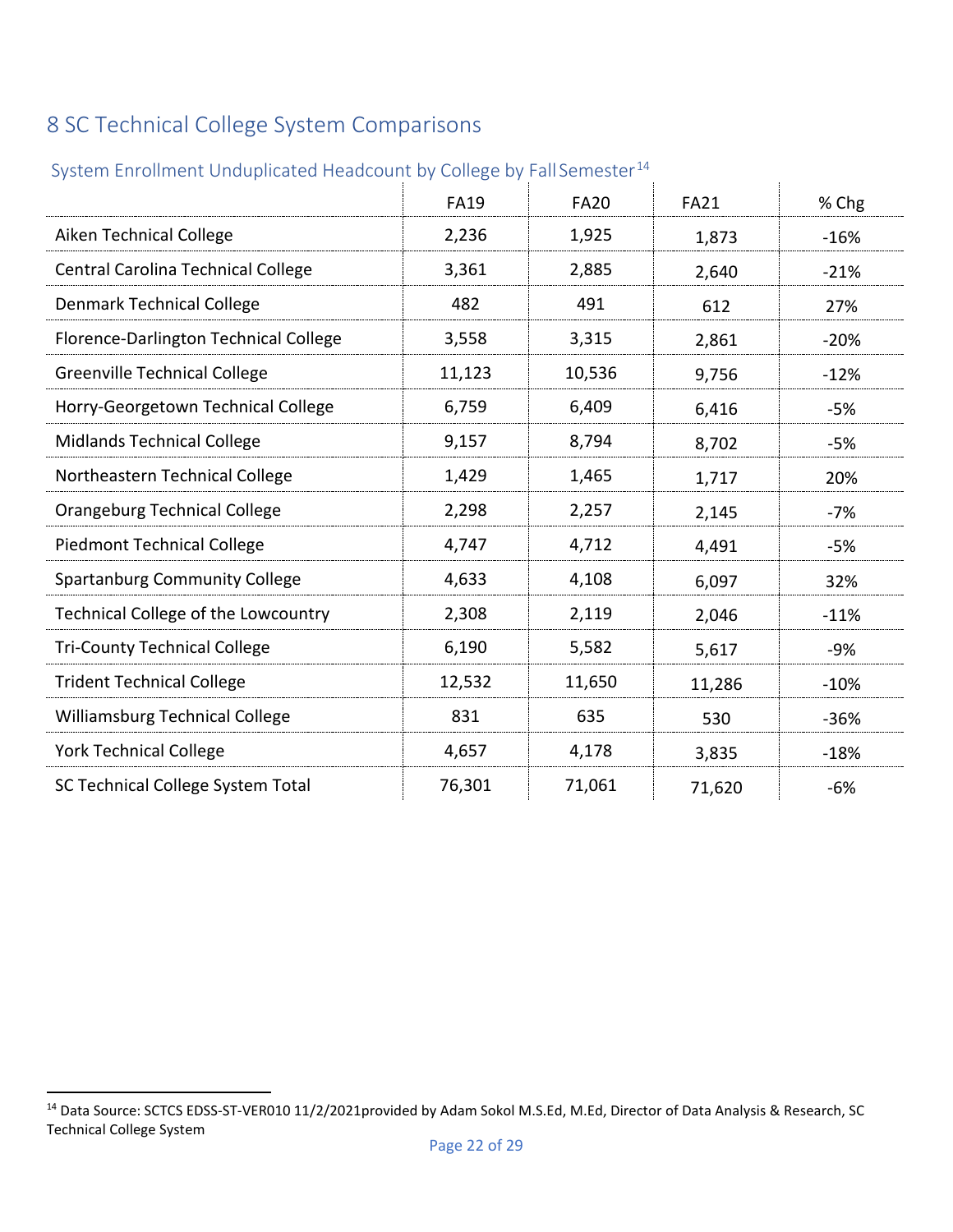## <span id="page-23-0"></span>9 College Employees

## <span id="page-23-1"></span>9.1 College Employment by Fiscal Year<sup>[15](#page-23-3)</sup>

| As of November 1                                     | 2018 | 2019 | 2020 | % Chg  |
|------------------------------------------------------|------|------|------|--------|
| <b>Total Number of All TCL Employees</b>             | 286  |      | 235  | -18%   |
| Number of Full-time Employees                        | 139  | 142  | 140  | 1%     |
| Number of Part-time Employees                        | 147  |      |      | -35%   |
| <b>Total Number of Primarily Instructional Staff</b> | 145  | 136  | 178  | $-12%$ |
| Faculty: Permanent                                   |      |      |      |        |
| Faculty: Adjunct                                     |      |      |      |        |

## <span id="page-23-2"></span>9.2 Employee Race and Gender Trends: Actual "Permanent" Workforce on September 30<sup>[16](#page-23-4)</sup>

|              | 2019 | 2020 | 2021 | % Chg  |
|--------------|------|------|------|--------|
| Totals       | 147  | 140  | 124  | $-16%$ |
| White        | 67%  | 69%  | 72%  | 5%     |
| Female       | 44%  | 46%  | 47%  | 3%     |
| Male         | 22%  | 23%  | 25%  | 3%     |
| <b>Black</b> | 31%  | 26%  | 21%  | $-10%$ |
| Female       | 12%  | 19%  | 14%  | 2%     |
| Male         | 18%  | 7%   | 7%   | $-11%$ |
| Other        | 3%   | 4%   | 7%   | 4%     |
| Female       | 2%   | 4%   | 6%   | 4%     |
| Male         | 1%   | 1%   | 1%   | 0%     |

<span id="page-23-3"></span><sup>&</sup>lt;sup>15</sup> Data Source: IPEDS Human Resources Survey as of November 1

<span id="page-23-4"></span><sup>&</sup>lt;sup>16</sup> Data Source: The Status of Equal Employment Opportunity in South Carolina State Government Annual Report to the General Assembly, South Carolina State Human Affairs Commission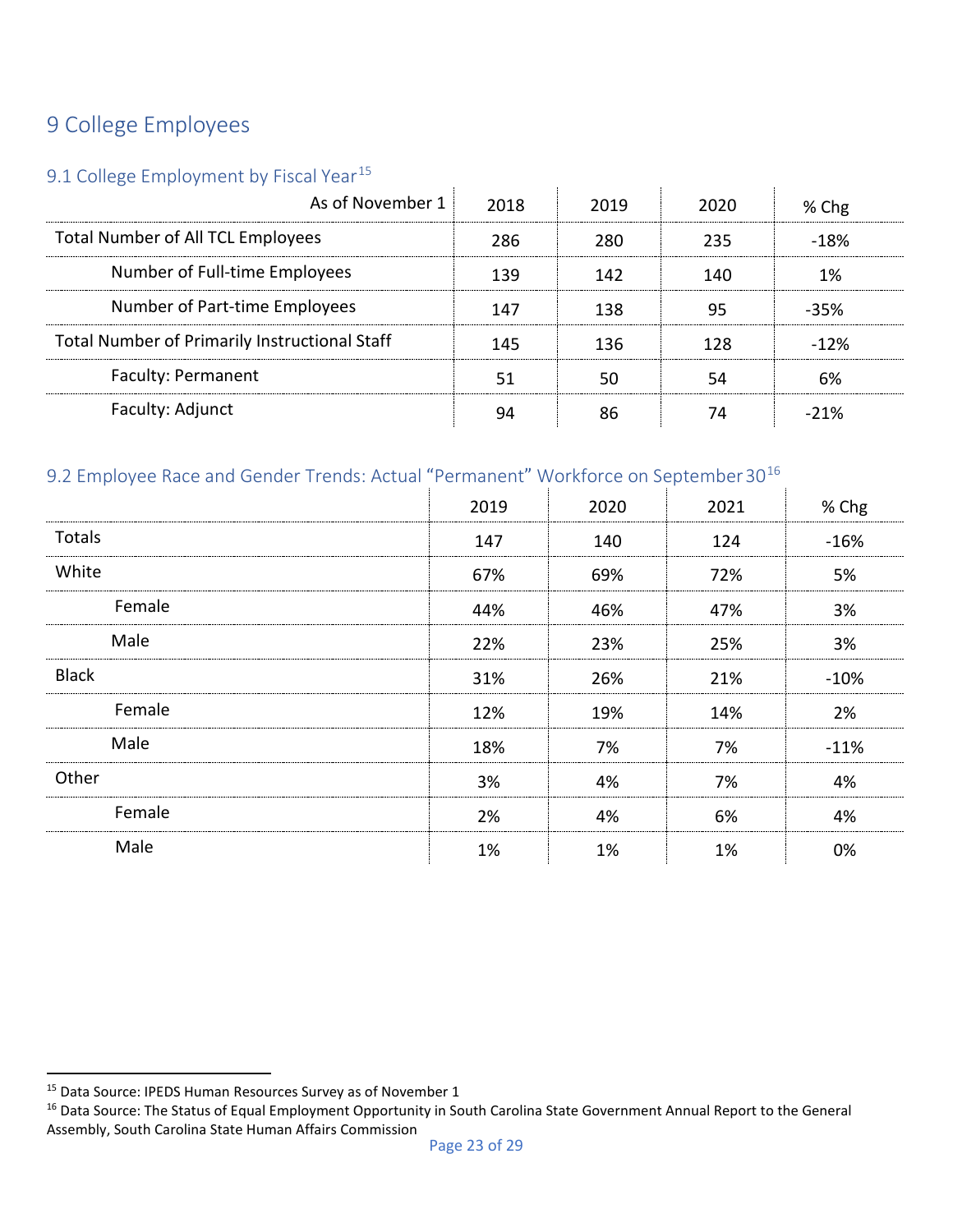## <span id="page-24-0"></span>10 Public High Schools: TCL MissionArea

#### <span id="page-24-1"></span>10.1 Public High School Enrollment

#### <span id="page-24-2"></span>10.1.1 Enrollment Total Combined Mission Area Public High Schools

|  | ີ    |
|--|------|
|  | ره ۳ |

## <span id="page-24-3"></span>10.1.2 Beaufort County School District Public High School Enrollment

|                                 | 2018/2019 | 2019/2020 | 2020/2021 | % Chg  |
|---------------------------------|-----------|-----------|-----------|--------|
| Northern Beaufort County        | 2,518     | 2,763     | 2,408     | -4%    |
| Battery Creek High School       | 874       | 874       | 766       | $-12%$ |
| Beaufort High School            | 1,384     | 1,384     | 1.204     | -13%   |
| Whale Branch Early College H.S. | 505       | 505       | 438       | $-13%$ |
| Southern Beaufort County        | 3,870     | 3,676     | 4.126     | 7%     |
| <b>Bluffton High School</b>     | 1.398     | 1398      | 1.289     | -8%    |
| Hilton Head Island High School  | 1.310     | 1.310     | 1.359     | 4%     |
| May River High School           | 968       | 968       | 1,478     | 53%    |
| <b>District Total</b>           | 6.388     | 6.439     | 6.534     | ን%     |

#### <span id="page-24-4"></span>10.1.3 Colleton County School District Public High School Enrollment: Colleton County High School

| -- U -- --<br>.<br>. | -<br>∼∽<br>∠∪∠∪   | ∸∽∽∽<br><u>~ v</u>      | -<br>%           |
|----------------------|-------------------|-------------------------|------------------|
| ---                  | $AA^-$<br>⊸⊤<br>- | . .<br>ΔД<br>–  ⊷<br>-- | . .<br>-4<br>+70 |

#### <span id="page-24-5"></span>10.1.4 Hampton County School District Public High School Enrollment

|                           | 2018/2019 | 2019/2020 | 2020/2021 | $%$ Chg |
|---------------------------|-----------|-----------|-----------|---------|
| <b>Estill High School</b> | 183       | 167       | 171       | -7%     |
| Wade Hampton High School  | 619       |           | 556       | -10%    |
| District Total            |           | 743       |           |         |

#### <span id="page-24-6"></span>10.1.5 Jasper County School District Public High School Enrollment: Ridgeland-Hardeeville High School

|           | -- | ◡▵<br>$ \sim$ | -<br>07<br>$\circ$ |
|-----------|----|---------------|--------------------|
| --<br>┚᠘᠘ | .  | $\sim$ $\sim$ | 7%                 |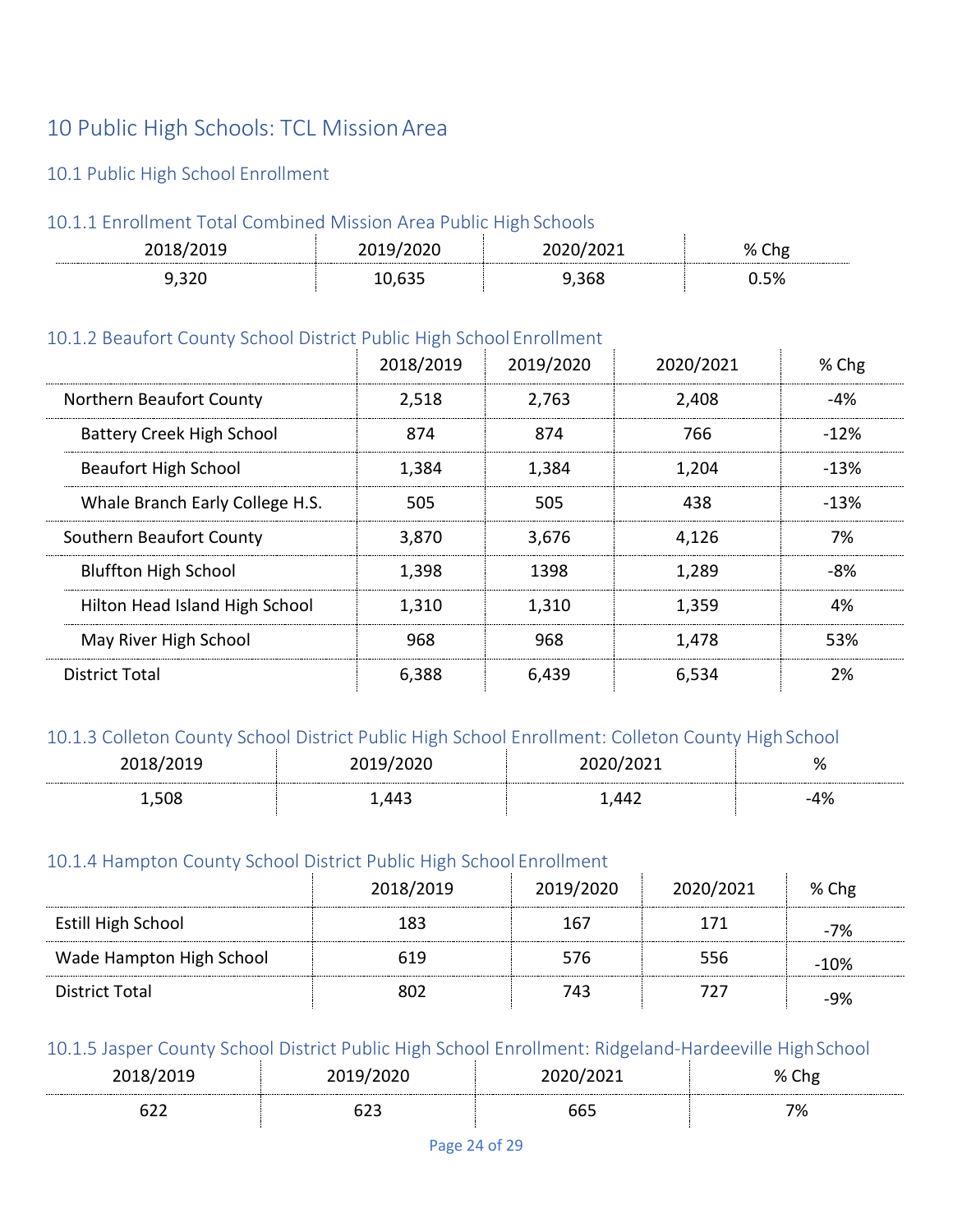#### <span id="page-25-0"></span>10.2 Public High School Graduates

#### <span id="page-25-1"></span>10.2.1 Graduates Total Combined Mission Area Public High School Graduates

| วกา o<br><b>LUIU</b><br>ر 150 | 2013.<br>ZUZU | <u>_ _</u><br>---- | 0/<br>'U<br>ີ |
|-------------------------------|---------------|--------------------|---------------|
| ب _<br>-                      |               | <u>_,  _ _</u>     | 8%            |

#### <span id="page-25-2"></span>10.2.2 Beaufort County School District Public High SchoolGraduates

|                                 | 2018/2019 | 2019/2020 | 2020/2021 | $\frac{1}{2}$ % Chg |
|---------------------------------|-----------|-----------|-----------|---------------------|
| Northern Beaufort County        | 625       | 547       | 607       | $-3%$               |
| Battery Creek High School       | 162       | 155       | 184       | 14%                 |
| <b>Beaufort High School</b>     | 308       | 266       | 316       | 3%                  |
| Whale Branch Early College H.S. | 108       | 126       | 107       | $-1\%$              |
| Southern Beaufort County        | 827       | 859       | 1.011     | 22%                 |
| <b>Bluffton High School</b>     | 265       | 241       | 291       | 10%                 |
| Hilton Head Island High School  | 274       | 289       | 331       | 21%                 |
| May River High School           | 288       | 329       | 389       | 35%                 |
| District Total                  | 1,452     | 1.406     | 1,618     | 11%                 |

#### <span id="page-25-3"></span>10.2.3 Colleton County School District Public High School Graduates: Colleton County High School

| LV.         |    | %                |
|-------------|----|------------------|
|             | -- | Chg              |
| n cr<br>30U |    | $\Omega$<br>0⁄ د |

#### <span id="page-25-4"></span>10.2.4 Hampton County School District Public High SchoolGraduates

|                           | 2018/2019 | 2019/2020 | 2020/2021 | % Chg  |
|---------------------------|-----------|-----------|-----------|--------|
| <b>Estill High School</b> |           |           |           | $-23%$ |
| Wade Hampton High School  | 155       | 145       |           | -15%   |
| District Total            | 208       | 200       |           | -17%   |

#### <span id="page-25-5"></span>10.2.5 Jasper County School District Public High School Graduates: Ridgeland-Hardeeville HighSchool

|  |     | %<br>איי         |
|--|-----|------------------|
|  | --- | 70.<br>- 1<br>70 |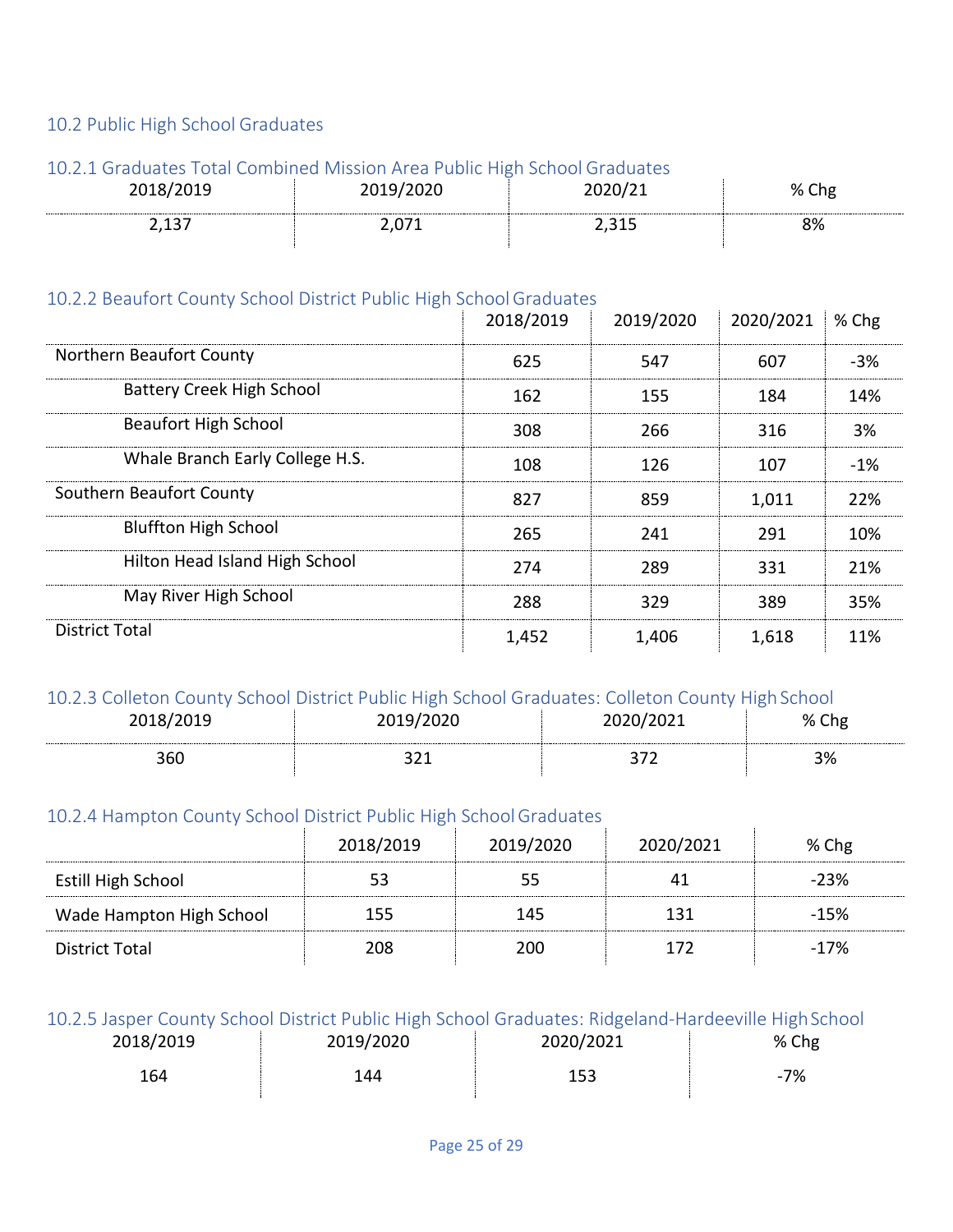# <span id="page-26-0"></span>11 Population Demographics: TCL Mission Area

| <b>II.I General Population Demographics</b>           |                   |                 |          |          |        |  |
|-------------------------------------------------------|-------------------|-----------------|----------|----------|--------|--|
| As of January, 2021                                   | South<br>Carolina | <b>Beaufort</b> | Colleton | Hampton  | Jasper |  |
| Population 2010                                       | 4,625,364         | 162,233         | 38,892   | 21,090   | 24,777 |  |
| <b>Population Size Current</b>                        | 5,118,425         | 187,117         | 38,604   | 18,561   | 28,791 |  |
| % Change in Population Size<br>2010-2020              | 10.7%             | 15.3%           | $-0.7\%$ | $-12.0%$ | 16.2%  |  |
| Civilian Labor Force<br>(% of population)             | 59.7%             | 52.4%           | 57.3%    | 52.6%    | 57.2%  |  |
| Persons 65 years and over<br>(% of population)        | 18.2%             | 28.0%           | 20.7%    | 18.8%    | 20.1%  |  |
| <b>Black or African American</b><br>(% of population) | 27.0%             | 17.9%           | 37.1%    | 53.1%    | 40.8%  |  |
| Hispanic or Latino<br>(% of population)               | 6.0%              | 11.1%           | 3.3%     | 4.2%     | 13.9%  |  |

## <span id="page-26-1"></span>11.1 General Population Demographics<sup>[17](#page-26-3)</sup>

#### <span id="page-26-2"></span>11.2 Veteran Populations

|                       | South<br>Carolina | <b>Beaufort</b> | Colleton | Hampton | Jasper  |
|-----------------------|-------------------|-----------------|----------|---------|---------|
| Veteran Population    | 365,139           | 18,056          | 2,684    | 1,240   | 2,628   |
| % of Total Population | 7.1%              | 9.6%            | 7.0%     | 6.7%    | $9.1\%$ |

<span id="page-26-3"></span> <sup>17</sup> US Census, January 2021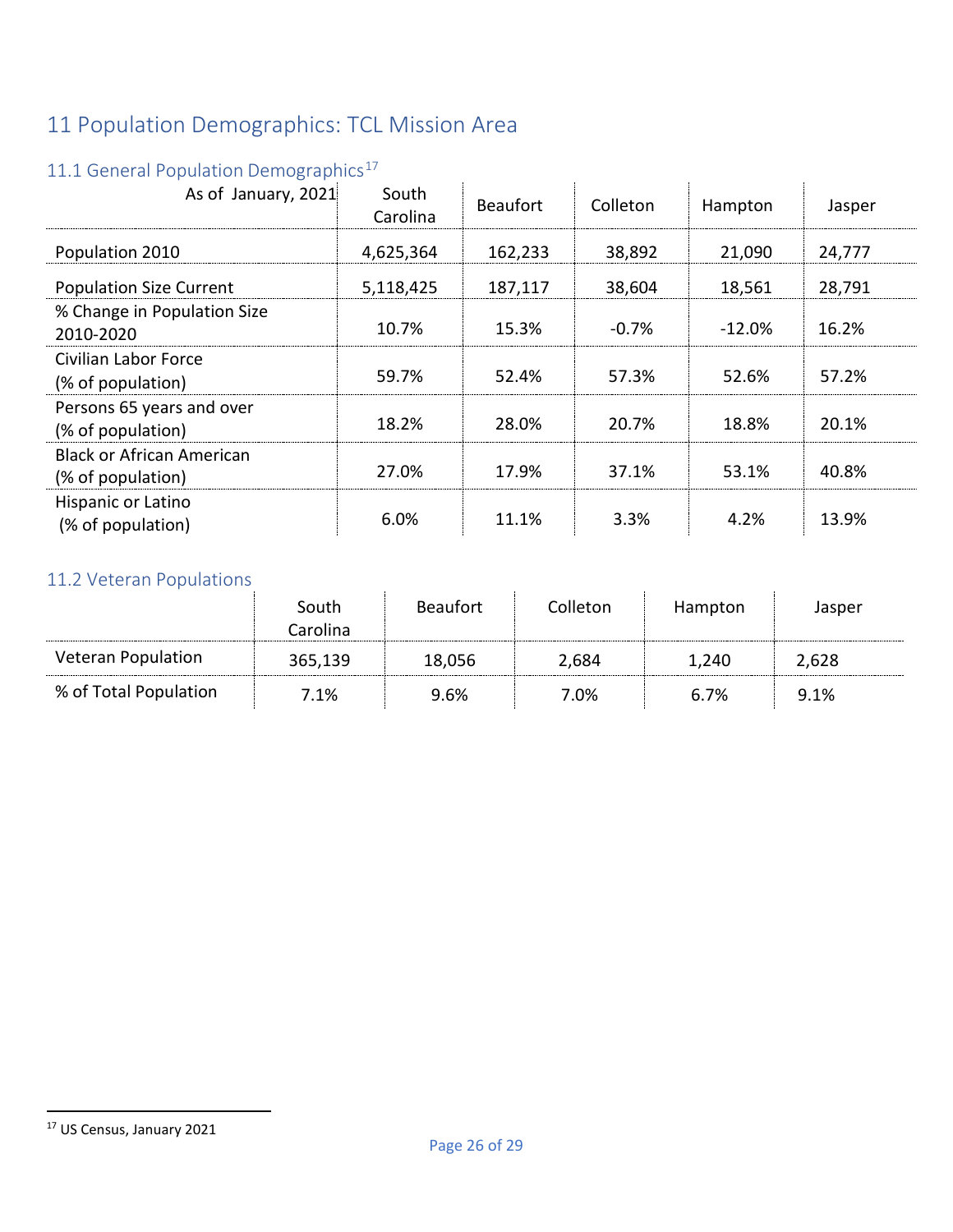# <span id="page-27-0"></span>12 Glossary

| % Chg                | Percentage change represents the degree of change over the time period shown.                                                                                                                                                                                                                                                                                                                                                                                    |
|----------------------|------------------------------------------------------------------------------------------------------------------------------------------------------------------------------------------------------------------------------------------------------------------------------------------------------------------------------------------------------------------------------------------------------------------------------------------------------------------|
| AY                   | Academic Year                                                                                                                                                                                                                                                                                                                                                                                                                                                    |
| Academic Degree      | An award conferred by a college, university, or other postsecondary education institution as<br>official recognition for the successful completion of a program of studies. There are four main<br>categories of academic degrees: Associate, Baccalaureate, Master, and Doctorate. Other<br>academic degrees can include certificates and diplomas.                                                                                                             |
| Academic Year        | For the purposes of this report, applicant academic year is defined as the period beginning<br>August 1 and ending July 30. Enrollment academic year is comprised of the Fall, Spring and<br>Summer report terms.                                                                                                                                                                                                                                                |
| Applicant            | An individual who has applied for admission to the college.                                                                                                                                                                                                                                                                                                                                                                                                      |
| Associate Degree     | An undergraduate academic degree granted after completion of two years of study. Community<br>colleges and career colleges generally award associate degrees.                                                                                                                                                                                                                                                                                                    |
| Award                | See Academic Degree.                                                                                                                                                                                                                                                                                                                                                                                                                                             |
| Calendar Year        | Twelve-month period starting with January 1 and ending with December 31, and which has 365<br>days in non-leap years and 366 days in a leap year. Also called civilyear.                                                                                                                                                                                                                                                                                         |
| Career Development   | A program in which non-degree seeking undergraduates are enrolled. Dual Enrolled or Early<br>College Credit Opportunity students are enrolled in Career Development.                                                                                                                                                                                                                                                                                             |
| Certificate          | A formal award certifying the satisfactory completion of a postsecondary education program.<br>Certificates can be awarded at any level of postsecondary education and include awards below<br>the associate degree level.                                                                                                                                                                                                                                       |
| Civilian Labor Force | The civilian labor force is a term used by the Bureau of Labor Statistics to refer to Americans<br>whom it considers either employed or unemployed; military personnel, federal government<br>employees, retirees, handicapped or discouraged workers, and agricultural workers are not part<br>of the civilian labor force                                                                                                                                      |
|                      | The civilian labor force is made up of two components. The first is civilian workers, a category<br>that includes all private sector, state and local government workers. Workers are defined as<br>people who are 16 years old or older and did at least one hour of paid work (or unpaid work in<br>their own business). Active-duty military personnel, institutionalized individuals, agricultural<br>workers and federal government employees are excluded. |
|                      | The second component of the labor force is unemployed people who are available work. People<br>who would like to work but have given up due to lack of opportunities, an injury or illness are<br>outside the labor force.                                                                                                                                                                                                                                       |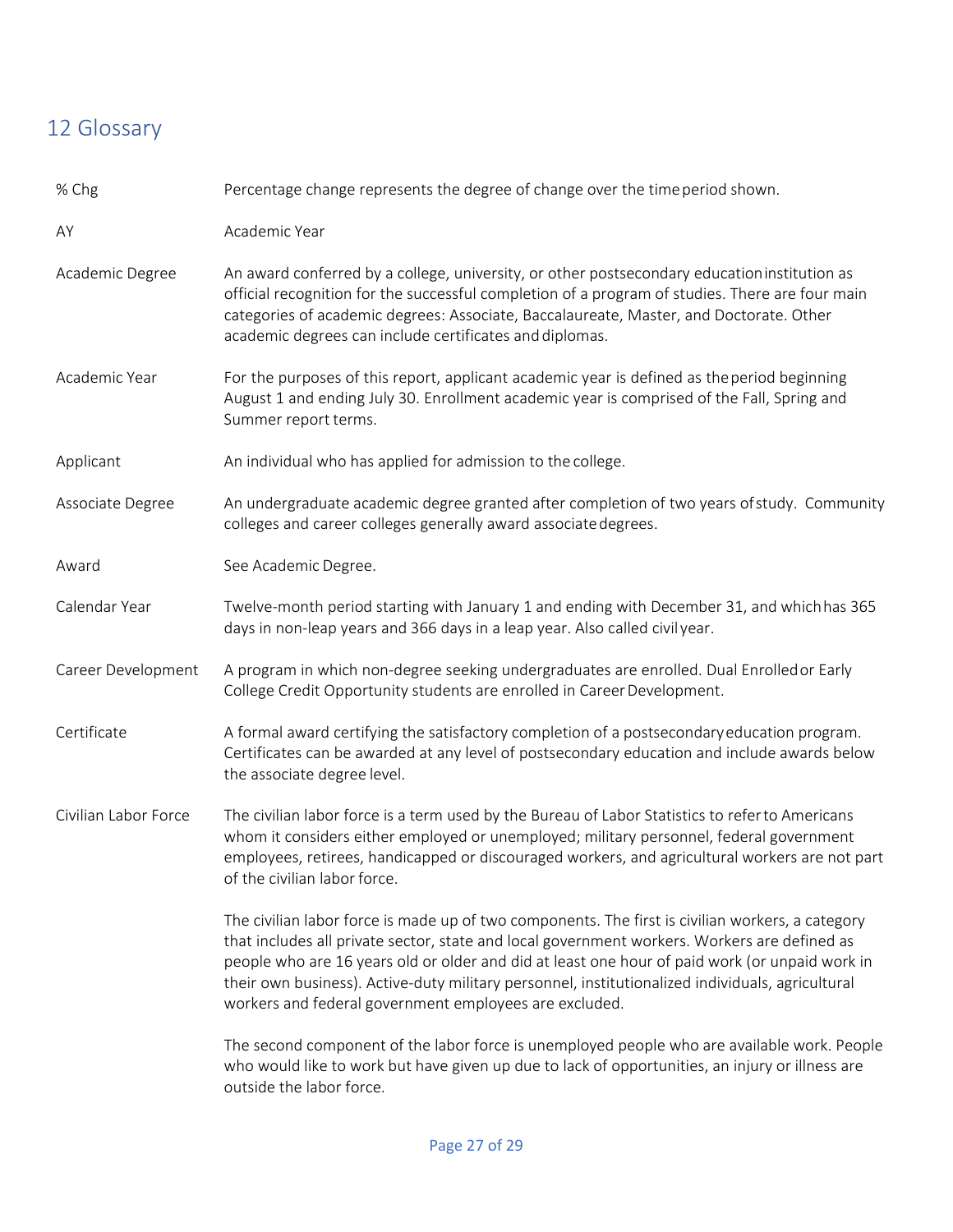| College                                | A postsecondary school that offers general or liberal arts education, usually leading to an<br>associate's, bachelors, masters, or doctor's degree. Community colleges are included under this<br>terminology.                                                                                                                                                                                                                                                                                            |
|----------------------------------------|-----------------------------------------------------------------------------------------------------------------------------------------------------------------------------------------------------------------------------------------------------------------------------------------------------------------------------------------------------------------------------------------------------------------------------------------------------------------------------------------------------------|
| Community College                      | A public postsecondary institution in which the highest degree awarded is a two-yearor associate<br>degree. Community colleges are sometimes referred to as junior colleges, technical colleges or<br>city colleges.                                                                                                                                                                                                                                                                                      |
| Degree                                 | See Academic Degree.                                                                                                                                                                                                                                                                                                                                                                                                                                                                                      |
| Degree Student                         | A college or university student intending to take an academic degree uponsuccessful completion<br>of a course of study in higher education.                                                                                                                                                                                                                                                                                                                                                               |
|                                        | Degree-seeking Student A student seeking an associate degree, certificated or diploma while attending the College. Dual<br>Enrolled and transient students are not considered degree-seeking. See Degree Student.                                                                                                                                                                                                                                                                                         |
| Developmental Education Course         | A course with a course number smaller than 100 in English, mathematics, or reading curriculum.                                                                                                                                                                                                                                                                                                                                                                                                            |
| <b>Developmental Education Student</b> | A student who attempted at least one developmental education course during a semester.<br>Developmental education courses have a course number of 032 or 012 in English, mathematics,<br>or reading.                                                                                                                                                                                                                                                                                                      |
| Diploma                                | Awarded by community colleges, diploma programs take less time. Unlike postsecondary<br>certificate and degree programs, diploma programs do not require general education courses.                                                                                                                                                                                                                                                                                                                       |
|                                        | Early College Credit Opportunity (DUAL ENROLLED)<br>Qualified high school students in Beaufort, Colleton, Hampton, and Jasper counties may receive<br>college credit for high school classes through participation in the Technical College of the<br>Lowcountry (TCL) program known as Early College Credit Opportunities (DUAL ENROLLED). This<br>program provides classes to high school students in the four counties served by TCL whether<br>attending a public, private, or home education school. |
| Enrollment                             | The total number of students registered in a given school unit at a given time, generally in the fall<br>of a year. At the postsecondary level, separate counts are also available for full-time and part-<br>time students, as well as full-time-equivalent enrollment. Enrollment data is derived from CERS<br>official data using census data of October 15.                                                                                                                                           |
| FA                                     | Fall academic term.                                                                                                                                                                                                                                                                                                                                                                                                                                                                                       |
| <b>FTE</b>                             | Full time equivalent                                                                                                                                                                                                                                                                                                                                                                                                                                                                                      |
| <b>Fiscal Year</b>                     | The period beginning July 1 and ending June 30.                                                                                                                                                                                                                                                                                                                                                                                                                                                           |
| <b>Full-time Enrollment</b>            | The number of students enrolled in postsecondary education courses with total credit load equal<br>to at least 75 percent of the normal full-time course load. At the undergraduate level, full-time                                                                                                                                                                                                                                                                                                      |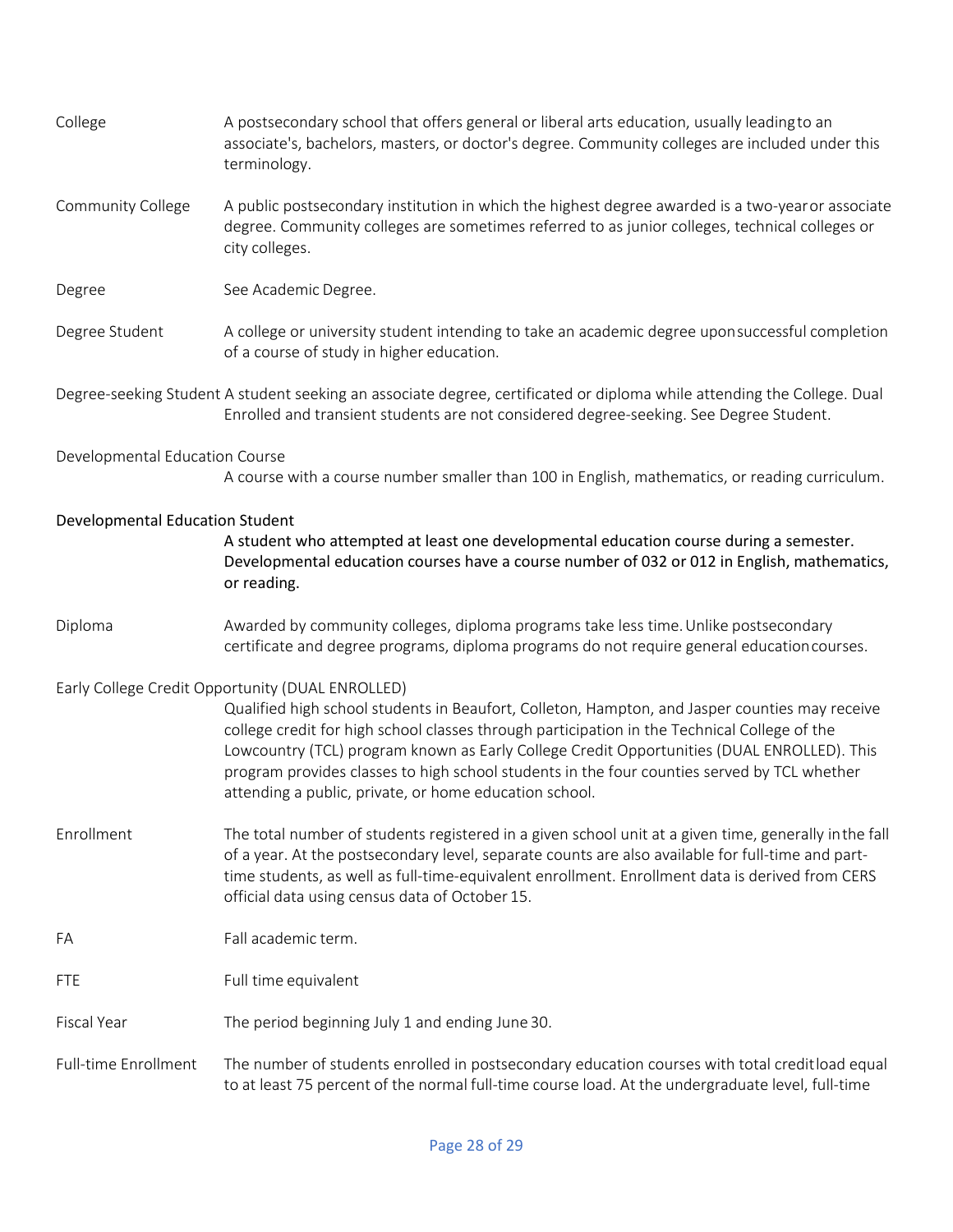|                                                            | enrollment typically includes students who have a credit load of 12 or more semester or quarter<br>credits.                                                                                                                                                                                                                                                                                                                                                                                                                                                                                                                                |
|------------------------------------------------------------|--------------------------------------------------------------------------------------------------------------------------------------------------------------------------------------------------------------------------------------------------------------------------------------------------------------------------------------------------------------------------------------------------------------------------------------------------------------------------------------------------------------------------------------------------------------------------------------------------------------------------------------------|
| Full-time-equivalent (FTE)                                 |                                                                                                                                                                                                                                                                                                                                                                                                                                                                                                                                                                                                                                            |
|                                                            | For postsecondary institutions, enrollment of full-time students, plus the full-time equivalent of<br>part-time students. The full-time equivalent of the part-time students is estimated using different<br>factors depending on the type and control of institution and level of student.                                                                                                                                                                                                                                                                                                                                                |
| Headcount                                                  | An inventory of people in a group taken by counting individuals.                                                                                                                                                                                                                                                                                                                                                                                                                                                                                                                                                                           |
| <b>Mission Area</b>                                        | TCL's mission area is a four-county region defined by Beaufort County, Colleton County, Hampton<br>County and Jasper County.                                                                                                                                                                                                                                                                                                                                                                                                                                                                                                               |
| New High School Graduates                                  |                                                                                                                                                                                                                                                                                                                                                                                                                                                                                                                                                                                                                                            |
|                                                            | College students from mission area counties who enrolled within the year following high school<br>graduation.                                                                                                                                                                                                                                                                                                                                                                                                                                                                                                                              |
| Part-time Enrollment                                       | The number of students enrolled in postsecondary education courses with a total creditload less<br>than 75 percent of the normal full-time credit load. At the undergraduate level, part-time<br>enrollment typically includes students who have a credit load of less than 12 semester or quarter<br>credits.                                                                                                                                                                                                                                                                                                                             |
| Percent Change                                             | Percentage change is a simple mathematical concept that represents the degree of change over<br>time.                                                                                                                                                                                                                                                                                                                                                                                                                                                                                                                                      |
| Persistence Rate                                           | The total number of fall students who continued in or graduated prior to thesuccessive Spring<br>term shown as a percentage of the total fall student cohort. The College Persistence Rate is based<br>on tracking all TCL credit students less Dual Enrolled students from fall enrollment to the<br>successive Spring term. The Division Persistence Rate is based on tracking fall students in their<br>initial Division to the same division in the successive Spring term. The Department Persistence<br>Rate is based on tracking fall students in their initial department to the same department in the<br>successive Spring term. |
| Postsecondary Education                                    |                                                                                                                                                                                                                                                                                                                                                                                                                                                                                                                                                                                                                                            |
|                                                            | The provision of formal instructional programs with a curriculum designed primarily for students<br>who have completed the requirements for a high school diploma or equivalent. This includes<br>programs of an academic, vocational, and continuing professional education purpose, and<br>excludes avocational and adult basic education programs.                                                                                                                                                                                                                                                                                      |
| Postsecondary Institutions (basic classification by level) |                                                                                                                                                                                                                                                                                                                                                                                                                                                                                                                                                                                                                                            |
|                                                            | 4-year institution: An institution offering at least a 4-year program of college-level studies wholly<br>or principally creditable toward a baccalaureate degree.                                                                                                                                                                                                                                                                                                                                                                                                                                                                          |

2-year institution: An institution offering at least a 2-year program of college-level studies which terminates in an associate degree or is principally creditable toward a baccalaureate degree.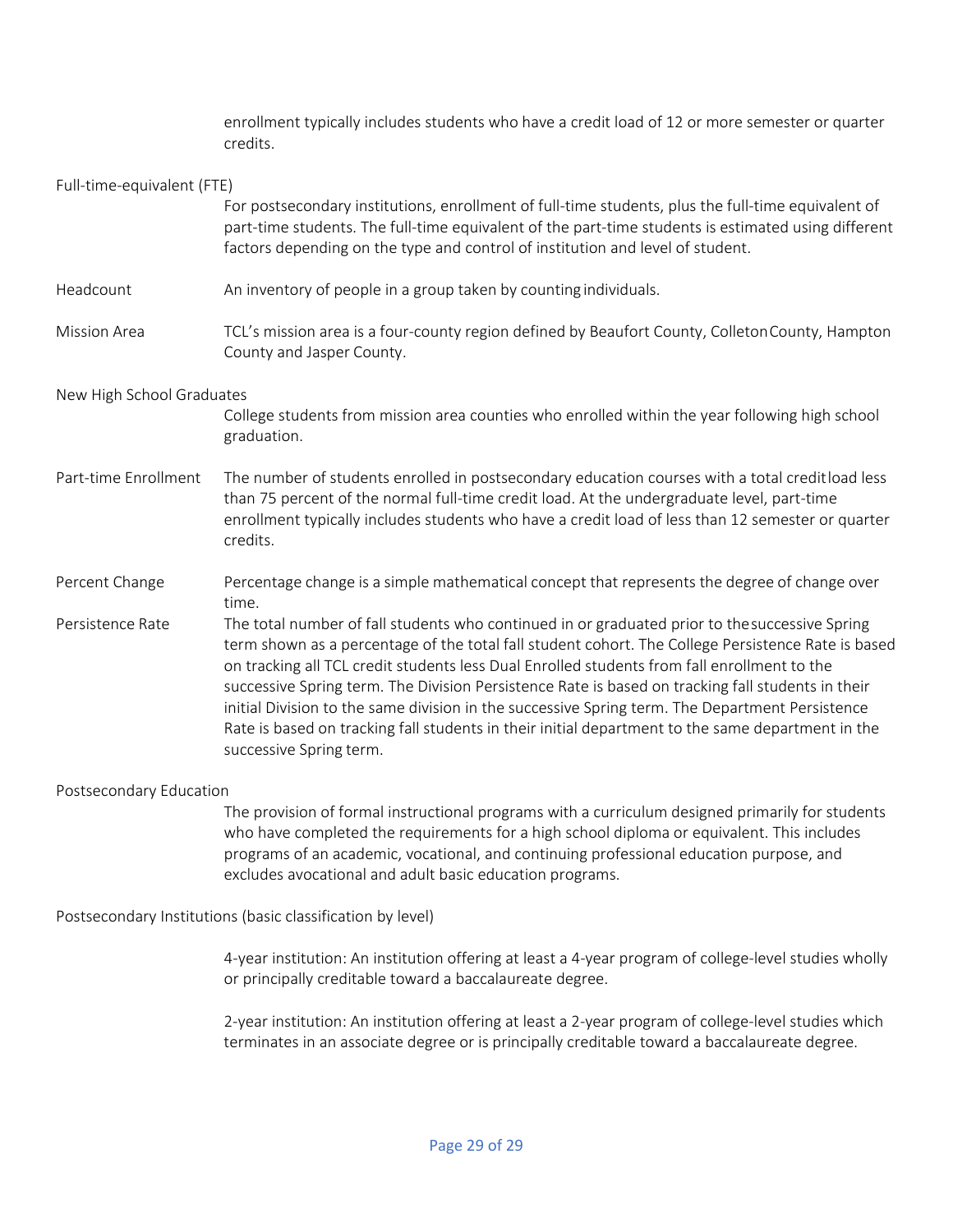Less-than-2-year institution: An institution that offers programs of less than 2 years' duration below the baccalaureate level. Includes occupational and vocational schools with programs that do not exceed 1,800 contact hours. Race and Ethnicity Classification indicating general racial or ethnic heritage. Race/ethnicity data are basedon the categories listed below: White/Non-Hispanic: A person having origins in any of the original peoples of Europe, the Middle East, or North Africa. Black or African American: A person having origins in any of the black racial groups of Africa. Used interchangeably with the shortened term Black. Hispanic or Latino: A person of Cuban, Mexican, Puerto Rican, South or Central American, or other Spanish culture or origin, regardless of race. Used interchangeably with the shortened term Hispanic. Asian: A person having origins in any of the original peoples of the Far East, Southeast Asia, or the Indian subcontinent, including, for example, Cambodia, China, India, Japan, Korea, Malaysia, Pakistan, the Philippine Islands, Thailand, and Vietnam. Prior to 2010–11, the Common Core of Data (CCD) combined Asian and Pacific Islander categories. Native Hawaiian or Other Pacific Islander: A person having origins in any of the original peoples of Hawaii, Guam, Samoa, or other Pacific Islands. Prior to 2010–11, the Common Core of Data (CCD) combined Asian and Pacific Islander categories. Used interchangeably with the shortened term Pacific Islander. American Indian or Alaska Native: A person having origins in any of the original peoples of North and South America (including Central America), and who maintains tribal affiliation or community attachment. Multi Ethnic: A person identifying himself or herself as of two or more of the following race groups: White, Black, Asian, Native Hawaiian or Other Pacific Islander, or American Indian or Alaska Native. Some, but not all, reporting districts use this category. "Two or more races" was introduced in the 2000 Census and became a regular category for data collection in the Current Population Survey in 2003. The category is sometimes excluded from a historical series of data with constant categories. It is sometimes included within the category "Other." Remedial Course For the purpose of this report, the remedial courses are RDG-100, ENG-100, MAT-101 and MAT-102. Retention Rate Total number of fall students who continued in or graduated prior to the following Fall term shown as a percentage of the total number of fall student cohort. The College Retention Rate is based on tracking all TCL credit students less Dual Enrolled students from fall enrollment to the following Fall term. The Division Retention Rate is based on tracking fall students in their initial division to the same division in the following Fall term. The Department Retention Rateis based